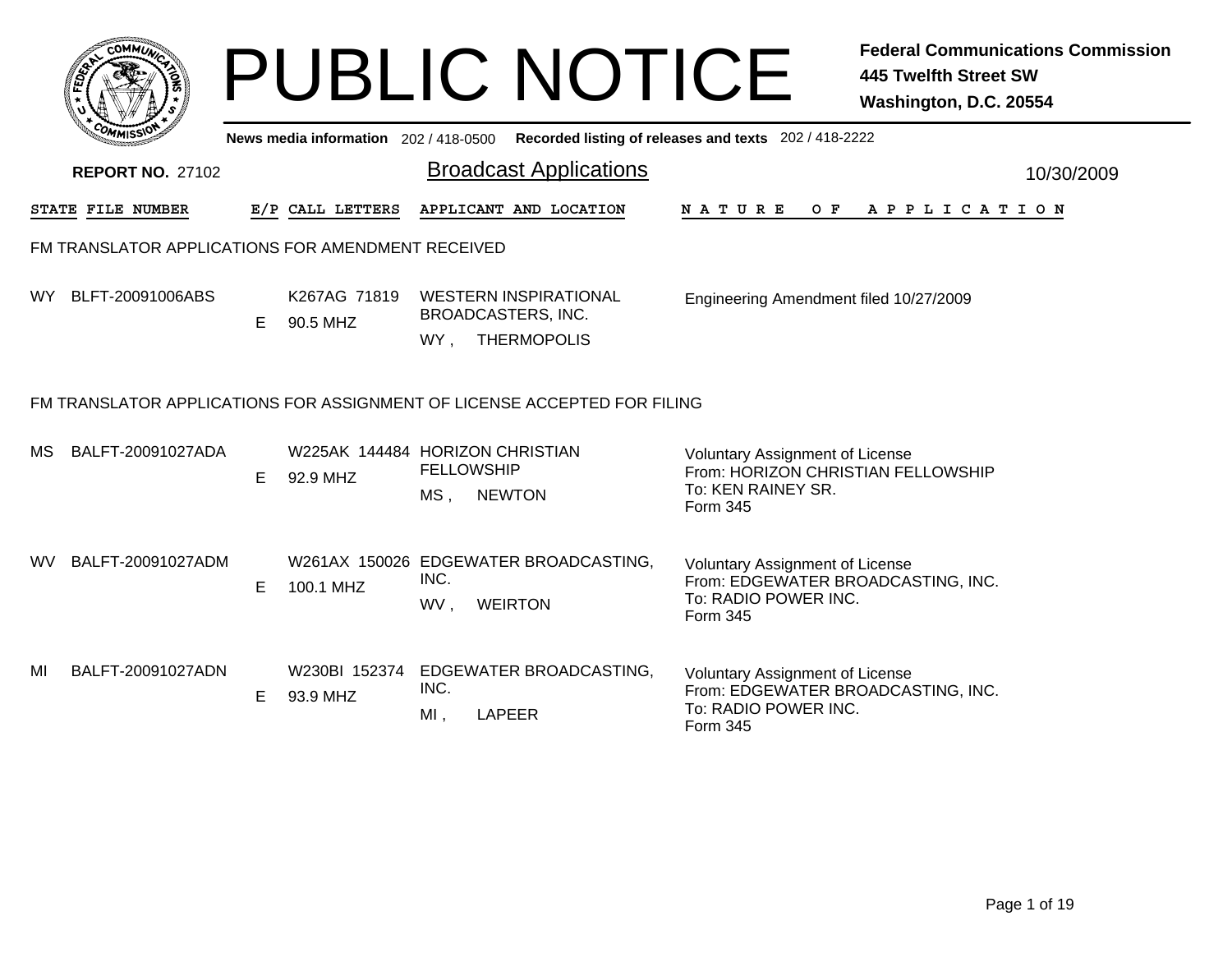| COMMI                                                                                    |    |                                     | <b>PUBLIC NOTICE</b>                                                                   |                                                                                                                           | <b>Federal Communications Commission</b><br><b>445 Twelfth Street SW</b><br>Washington, D.C. 20554 |  |  |  |  |  |
|------------------------------------------------------------------------------------------|----|-------------------------------------|----------------------------------------------------------------------------------------|---------------------------------------------------------------------------------------------------------------------------|----------------------------------------------------------------------------------------------------|--|--|--|--|--|
|                                                                                          |    | News media information 202/418-0500 |                                                                                        | Recorded listing of releases and texts 202 / 418-2222                                                                     |                                                                                                    |  |  |  |  |  |
| <b>REPORT NO. 27102</b>                                                                  |    |                                     | <b>Broadcast Applications</b>                                                          |                                                                                                                           | 10/30/2009                                                                                         |  |  |  |  |  |
| STATE FILE NUMBER                                                                        |    | E/P CALL LETTERS                    | APPLICANT AND LOCATION                                                                 | <b>NATURE</b>                                                                                                             | OF APPLICATION                                                                                     |  |  |  |  |  |
| TV TRANSLATOR OR LPTV STATION APPLICATIONS FOR ASSIGNMENT OF LICENSE ACCEPTED FOR FILING |    |                                     |                                                                                        |                                                                                                                           |                                                                                                    |  |  |  |  |  |
| BALTT-20091027ADZ<br>AS                                                                  | E. | CHAN-38                             | KJCP-LP 129345 WESTERN FAMILY TELEVISION,<br>INC.<br>PAGO PAGO<br>AS,                  | Voluntary Assignment of License<br>From: WESTERN FAMILY TELEVISION, INC.<br>To: SOUTH SEAS BROADCASTING, INC.<br>Form 345 |                                                                                                    |  |  |  |  |  |
| AM STATION APPLICATIONS FOR ASSIGNMENT OF PERMIT ACCEPTED FOR FILING                     |    |                                     |                                                                                        |                                                                                                                           |                                                                                                    |  |  |  |  |  |
| BAP-20091027ADO<br>FL                                                                    | E. | NEW 160813<br>1450 KHZ              | SOVEREIGN CITY RADIO<br>SERVICES, LLC<br><b>LAKE CITY</b><br>FL,                       | <b>Voluntary Assignment of Construction Permit</b><br>To: NEWMAN MEDIA, INC.<br>Form 314                                  | From: SOVEREIGN CITY RADIO SERVICES, LLC                                                           |  |  |  |  |  |
|                                                                                          |    |                                     | FM STATION APPLICATIONS FOR ASSIGNMENT OF PERMIT ACCEPTED FOR FILING                   |                                                                                                                           |                                                                                                    |  |  |  |  |  |
| BAPED-20091027AAH<br>WV.                                                                 | E. | NEW 177018<br>88.7 MHZ              | THE LOVE STATION, INC.<br>WV, THOMAS                                                   | Voluntary Assignment of Construction Permit<br>From: THE LOVE STATION, INC.<br>Form 314                                   | To: MOUNTAIN LAKE INDEPENDENT BAPTIST CHURCH                                                       |  |  |  |  |  |
|                                                                                          |    |                                     | DIGITAL TRANSLATOR OR DIGITAL LPTV APPLICATIONS FOR CP EXTENSION ACCEPTED FOR FILING   |                                                                                                                           |                                                                                                    |  |  |  |  |  |
| BEP-20091027ABF<br>CO.                                                                   | E. | K30AA 59021<br>CHAN-30              | SANGRE DE CRISTO<br>COMMUNICATIONS, INC.<br><b>COLORADO SPRINGS</b><br>CO <sub>1</sub> | BDFCDTL-20061019ACU                                                                                                       | Extension of time to complete digital construction permit:                                         |  |  |  |  |  |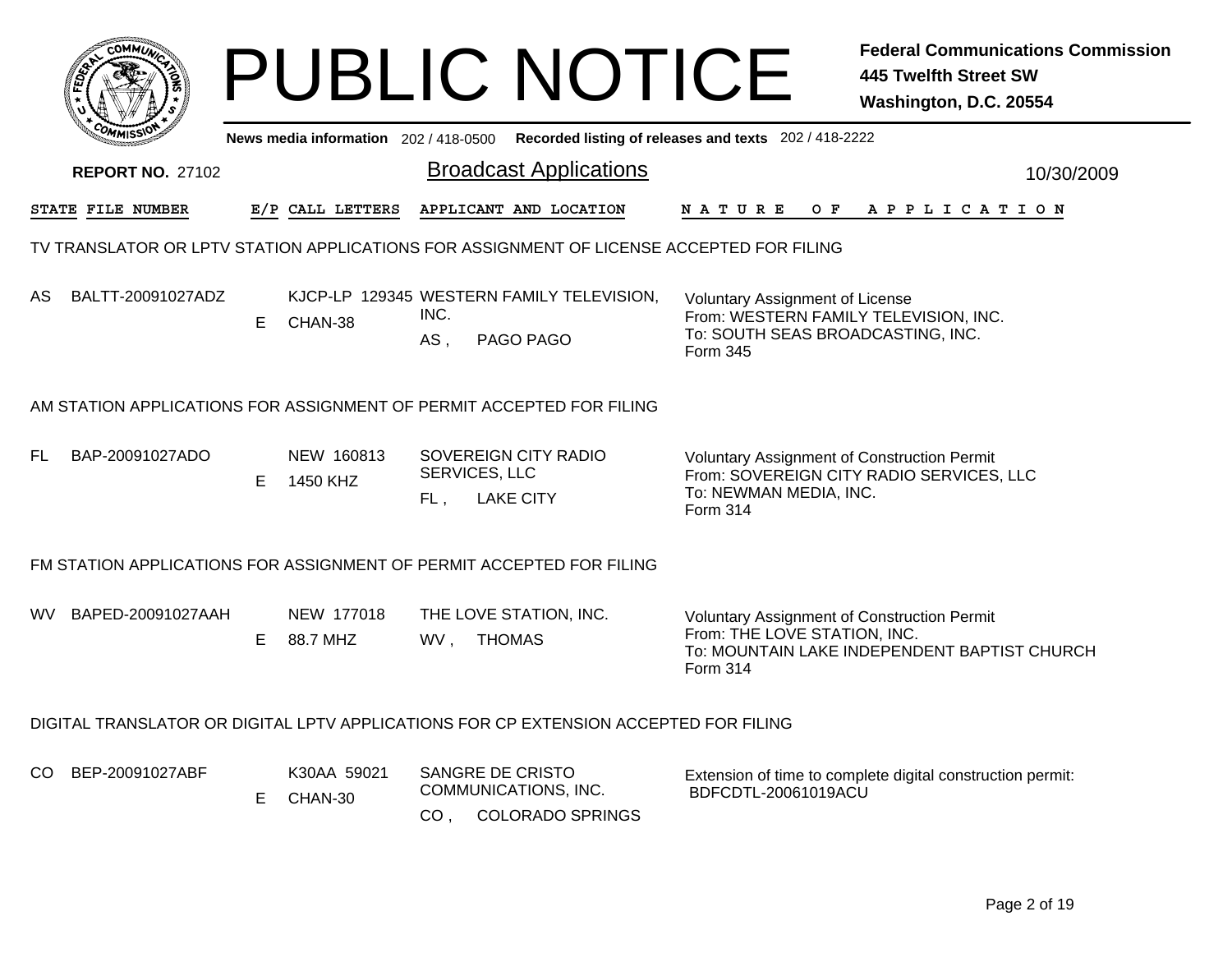|     |                                                                                      |    |                                     |                         | <b>PUBLIC NOTICE</b>                                                                                       |                                                       | <b>Federal Communications Commission</b><br><b>445 Twelfth Street SW</b><br>Washington, D.C. 20554 |  |  |  |
|-----|--------------------------------------------------------------------------------------|----|-------------------------------------|-------------------------|------------------------------------------------------------------------------------------------------------|-------------------------------------------------------|----------------------------------------------------------------------------------------------------|--|--|--|
|     |                                                                                      |    | News media information 202/418-0500 |                         |                                                                                                            | Recorded listing of releases and texts 202 / 418-2222 |                                                                                                    |  |  |  |
|     | <b>REPORT NO. 27102</b>                                                              |    |                                     |                         | <b>Broadcast Applications</b>                                                                              |                                                       | 10/30/2009                                                                                         |  |  |  |
|     | STATE FILE NUMBER                                                                    |    | E/P CALL LETTERS                    |                         | APPLICANT AND LOCATION                                                                                     | N A T U R E<br>O F                                    | A P P L I C A T I O N                                                                              |  |  |  |
|     | DIGITAL TRANSLATOR OR DIGITAL LPTV APPLICATIONS FOR DISPLACEMENT ACCEPTED FOR FILING |    |                                     |                         |                                                                                                            |                                                       |                                                                                                    |  |  |  |
| OK. | BDISDTL-20091027AAZ                                                                  | E  | CHAN-44                             | OK,                     | K40KC-D 14883 THREE ANGELS BROADCASTING Minor change of callsign K40KC-D.<br>NETWORK, INC.<br><b>TULSA</b> |                                                       |                                                                                                    |  |  |  |
| VI  | BDISDTL-20091027ABC                                                                  | E  | W29CB 17398<br>CHAN-36              | $VI$ ,                  | THREE ANGELS B/CING.<br>NETWORK, INC.<br><b>ST. THOMAS</b>                                                 | Minor change of callsign W29CB.                       |                                                                                                    |  |  |  |
|     |                                                                                      |    |                                     |                         | DIGITAL TRANSLATOR OR DIGITAL LPTV APPLICATIONS FOR LICENSE TO COVER ACCEPTED FOR FILING                   |                                                       |                                                                                                    |  |  |  |
| MN. | BLDTT-20091027AAF                                                                    | E  | CHAN-30                             | <b>MINNESOTA</b><br>MN, | K30FN-D 28003 COOPERATIVE TELEVISION<br><b>ASSOCIATION OF SOUTHERN</b><br>ST. JAMES                        | callsign K30FN-D.                                     | License to cover construction permit no: BPDTT-20090901ABK,                                        |  |  |  |
|     | FM STATION APPLICATIONS FOR LICENSE TO COVER ACCEPTED FOR FILING                     |    |                                     |                         |                                                                                                            |                                                       |                                                                                                    |  |  |  |
| ΙN  | BLH-20091026ACF                                                                      | E. | WXCH 16255<br>102.9 MHZ             | IN,                     | REISING RADIO PARTNERS, INC. License to cover.<br><b>HOPE</b>                                              |                                                       |                                                                                                    |  |  |  |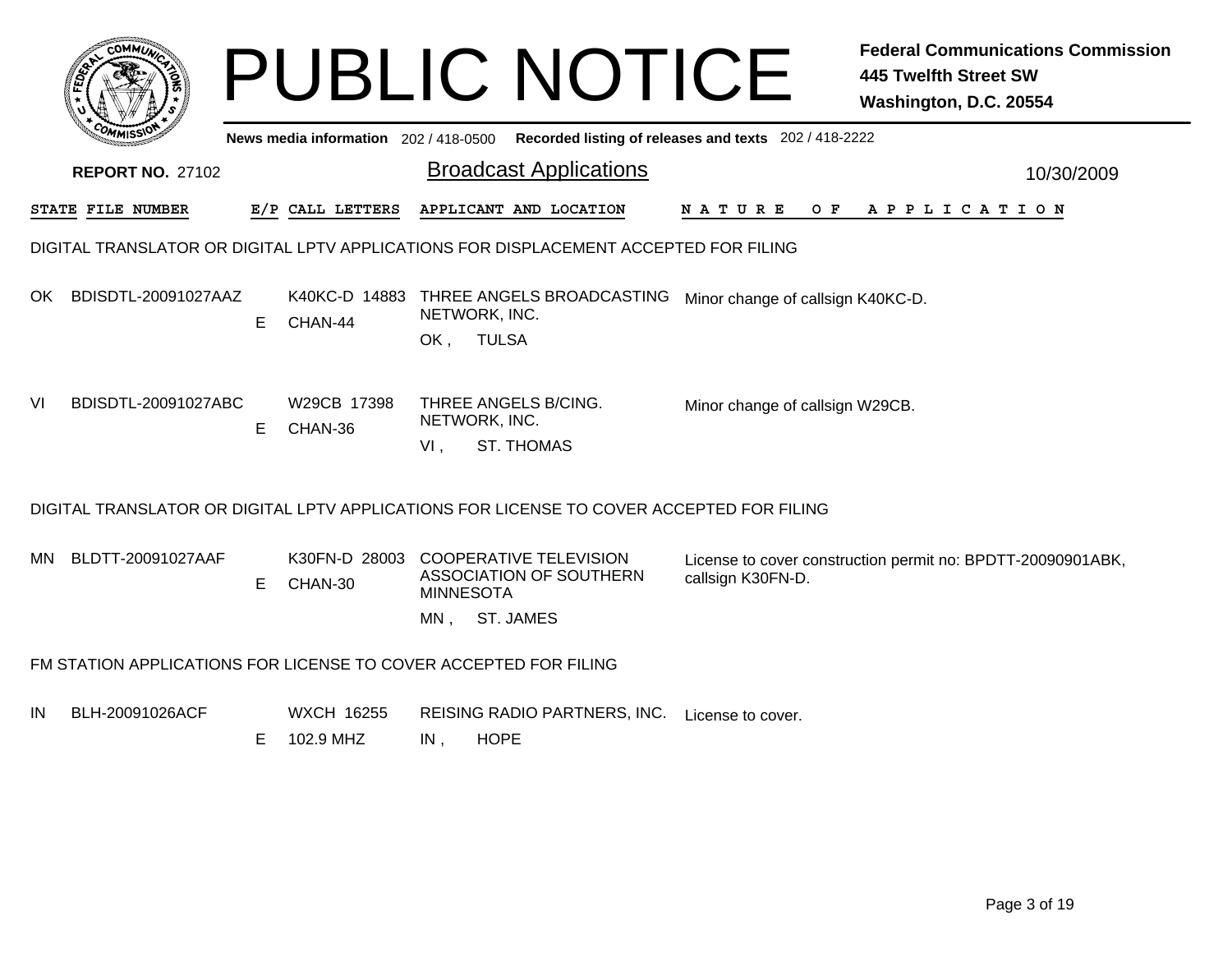|      |                                                                  |    |                                       |        | <b>PUBLIC NOTICE</b>                                                                    |                    | <b>Federal Communications Commission</b><br><b>445 Twelfth Street SW</b><br>Washington, D.C. 20554 |
|------|------------------------------------------------------------------|----|---------------------------------------|--------|-----------------------------------------------------------------------------------------|--------------------|----------------------------------------------------------------------------------------------------|
|      |                                                                  |    |                                       |        | News media information 202/418-0500 Recorded listing of releases and texts 202/418-2222 |                    |                                                                                                    |
|      | <b>REPORT NO. 27102</b>                                          |    |                                       |        | <b>Broadcast Applications</b>                                                           |                    | 10/30/2009                                                                                         |
|      | <b>STATE FILE NUMBER</b>                                         |    | E/P CALL LETTERS                      |        | APPLICANT AND LOCATION                                                                  | N A T U R E<br>O F | A P P L I C A T I O N                                                                              |
|      | FM STATION APPLICATIONS FOR LICENSE TO COVER ACCEPTED FOR FILING |    |                                       |        |                                                                                         |                    |                                                                                                    |
| VT.  | BLED-20091027ACA                                                 | E. | 94.3 MHZ                              | VT,    | WBTN-FM 9310 VERMONT PUBLIC RADIO<br><b>BENNINGTON</b>                                  | License to cover.  |                                                                                                    |
|      |                                                                  |    |                                       |        | FM TRANSLATOR APPLICATIONS FOR LICENSE TO COVER ACCEPTED FOR FILING                     |                    |                                                                                                    |
| PA   | BLFT-20091026AES                                                 | E. | 104.3 MHZ                             | $PA$ , | W282BK 156161 GEOS COMMUNICATIONS<br><b>MEHOOPANY</b>                                   | License to cover.  |                                                                                                    |
| NY.  | BLFT-20091027ADB                                                 | E  | W273AF 86524<br>102.7 MHZ             | $NY$ , | CALVARY CHAPEL OF THE<br>FINGER LAKES, INC.<br>PENN YAN                                 | License to cover.  |                                                                                                    |
| TX . | BLFT-20091027ADV                                                 | E. | 105.5 MHZ                             | $TX$ , | K288FU 148006 RADIO ASSIST MINISTRY, INC.<br><b>EDNA</b>                                | License to cover.  |                                                                                                    |
| WI   | BLFT-20091027AEK                                                 | E. | W273AT 149984 WRVM, INC.<br>102.5 MHZ | Wl,    | PORT WASHINGTON                                                                         | License to cover.  |                                                                                                    |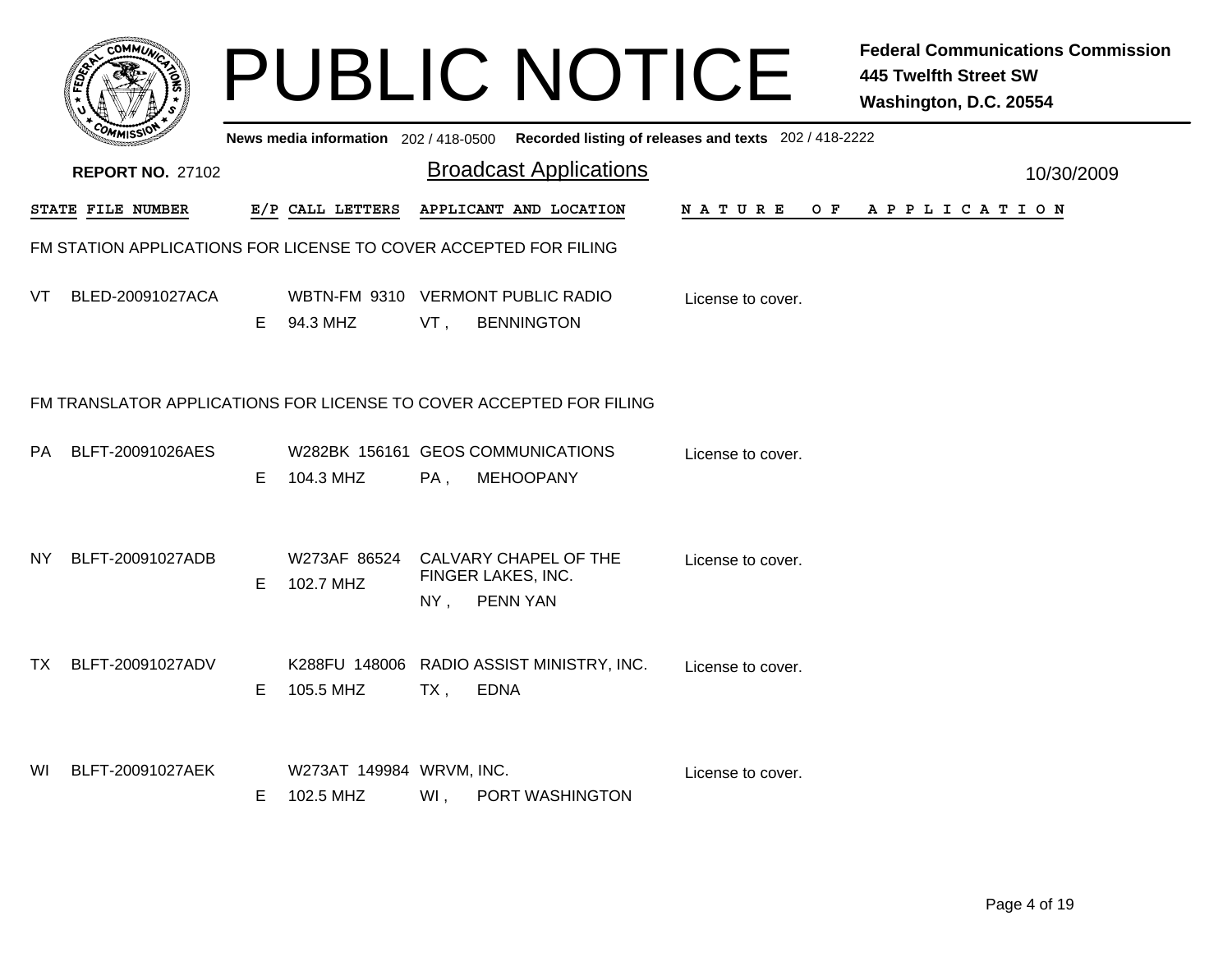|           | сомміл                  |    | News media information 202 / 418-0500 |             | <b>PUBLIC NOTICE</b>                                                        | Recorded listing of releases and texts 202 / 418-2222 | <b>Federal Communications Commission</b><br><b>445 Twelfth Street SW</b><br>Washington, D.C. 20554 |
|-----------|-------------------------|----|---------------------------------------|-------------|-----------------------------------------------------------------------------|-------------------------------------------------------|----------------------------------------------------------------------------------------------------|
|           | <b>REPORT NO. 27102</b> |    |                                       |             | <b>Broadcast Applications</b>                                               |                                                       | 10/30/2009                                                                                         |
|           | STATE FILE NUMBER       |    | E/P CALL LETTERS                      |             | APPLICANT AND LOCATION                                                      | <b>NATURE</b>                                         | OF APPLICATION                                                                                     |
|           |                         |    |                                       |             | FM TRANSLATOR APPLICATIONS FOR LICENSE TO COVER ACCEPTED FOR FILING         |                                                       |                                                                                                    |
| ID        | BLFT-20091027AEU        | E. | 98.9 MHZ                              | $ID$ ,      | K255BS 152716 SANDHILL MEDIA GROUP, LLC<br><b>SODA SPRINGS</b>              | License to cover.                                     |                                                                                                    |
| ID        | BLFT-20091027AEV        | E. | 104.9 MHZ                             | $ID$ ,      | K231AZ 143068 SANDHILL MEDIA GROUP, LLC<br><b>SODA SPRINGS</b>              | License to cover.                                     |                                                                                                    |
| <b>SC</b> | BLFT-20091027AEW        | E. | 94.9 MHZ                              | INC.<br>SC, | W237DO 147999 EDGEWATER BROADCASTING,<br><b>MARION</b>                      | License to cover.                                     |                                                                                                    |
|           |                         |    |                                       |             | LOW POWER FM APPLICATIONS FOR LICENSE TO COVER PETITION FOR RECONSIDERATION |                                                       |                                                                                                    |
|           | OR BLL-20040330AEF      | E  | DKLBG-LP<br>134808<br>92.3 MHZ        | OR,         | LIFE AT ITS BEST, INC.<br><b>GLIDE</b>                                      | Lic. to cover                                         | License cancelled, callsign deleted by letter dated 6-4-09 1800B3-KAW                              |

Petition for Reconsideration filed 07/07/2009 by Life at its Best, Inc.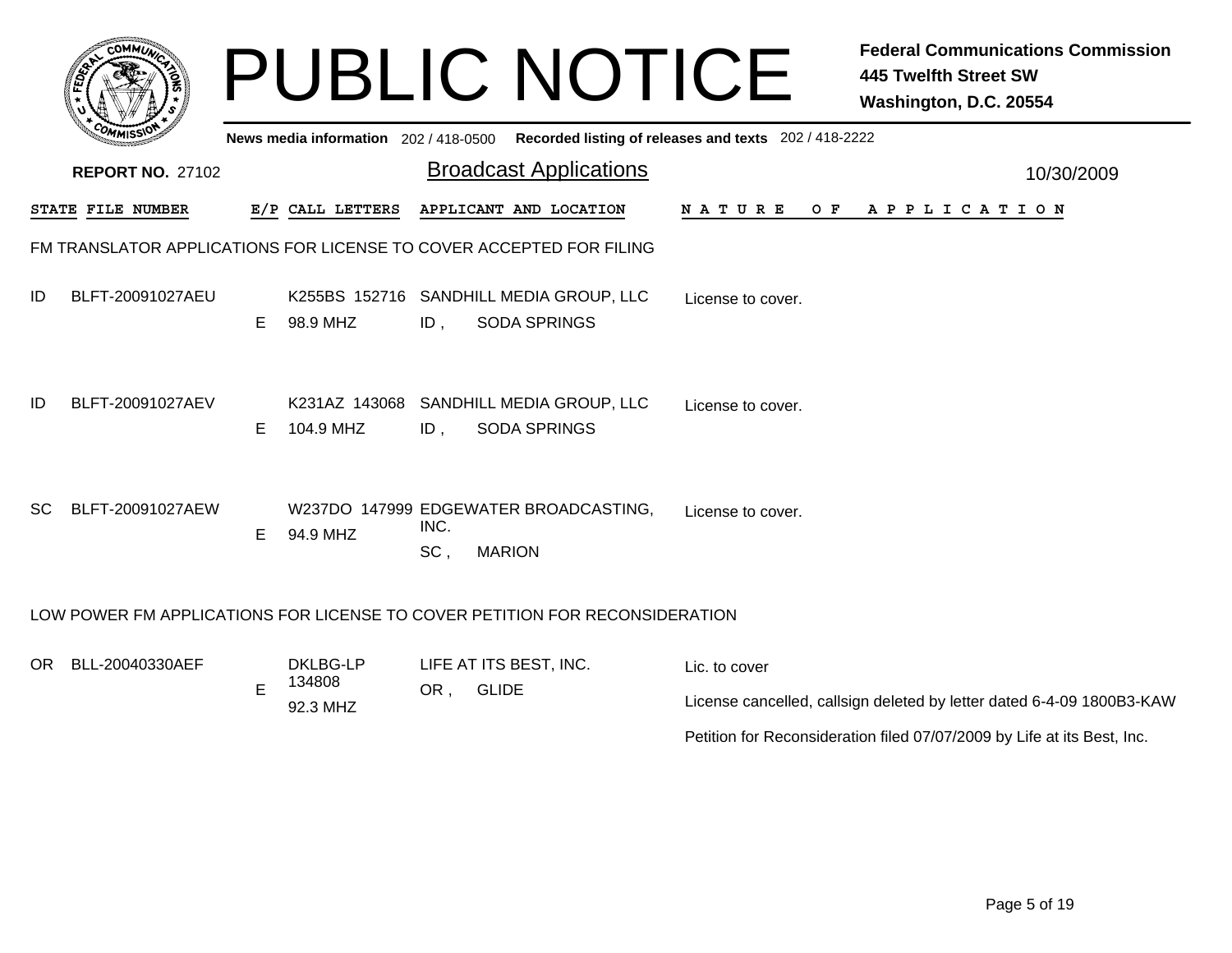|     |                          |    |                                     | <b>PUBLIC NOTICE</b>                                                                            |                                                       | <b>Federal Communications Commission</b><br><b>445 Twelfth Street SW</b><br>Washington, D.C. 20554 |  |  |  |
|-----|--------------------------|----|-------------------------------------|-------------------------------------------------------------------------------------------------|-------------------------------------------------------|----------------------------------------------------------------------------------------------------|--|--|--|
|     |                          |    | News media information 202/418-0500 |                                                                                                 | Recorded listing of releases and texts 202 / 418-2222 |                                                                                                    |  |  |  |
|     | <b>REPORT NO. 27102</b>  |    |                                     | <b>Broadcast Applications</b>                                                                   |                                                       | 10/30/2009                                                                                         |  |  |  |
|     | STATE FILE NUMBER        |    | E/P CALL LETTERS                    | APPLICANT AND LOCATION                                                                          | O F<br>N A T U R E                                    | A P P L I C A T I O N                                                                              |  |  |  |
|     |                          |    |                                     | AM STATION APPLICATIONS FOR MINOR AMENDMENT TO A CONSTRUCTION PERMIT RECEIVED                   |                                                       |                                                                                                    |  |  |  |
| UT  | BNP-20081107AER          | E. | NEW 160379<br>1230 KHZ              | <b>AMERICAST MEDIA</b><br><b>CORPORATION</b><br><b>BEAVER</b><br>UT,                            | Engineering Amendment filed 10/27/2009                |                                                                                                    |  |  |  |
|     |                          |    |                                     | FM STATION APPLICATIONS FOR MINOR AMENDMENT TO A CONSTRUCTION PERMIT RECEIVED                   |                                                       |                                                                                                    |  |  |  |
| NC. | <b>BNPED-20071017AIC</b> | E  | NEW 173770<br>88.5 MHZ              | <b>WESTERN NORTH CAROLINA</b><br>PUBLIC RADIO, INC.<br><b>MURPHY</b><br>NC,                     | Engineering Amendment filed 10/27/2009                |                                                                                                    |  |  |  |
| ME. | BNPED-20071018ARK        | E  | NEW 173847<br>90.5 MHZ              | SANFORD FRATERNAL<br><b>ASSOCIATION</b><br>ME, YORK                                             | Engineering Amendment filed 10/27/2009                |                                                                                                    |  |  |  |
| NE. | BNPED-20071019AVE        | E  | NEW 174171<br>90.9 MHZ              | KANSAS NEBRASKA GOOD<br><b>NEWS BROADCASTING</b><br><b>CORPORATION</b><br><b>MCCOOK</b><br>NE . | Engineering Amendment filed 10/27/2009                |                                                                                                    |  |  |  |
| NH. | BNPED-20071022APT        | Е  | NEW 171841<br>90.7 MHZ              | <b>EMMAUS CHRISTIAN HEALING</b><br><b>MINISTRIES</b><br>NH <sub>1</sub><br><b>BARRINGTON</b>    | Engineering Amendment filed 10/27/2009                |                                                                                                    |  |  |  |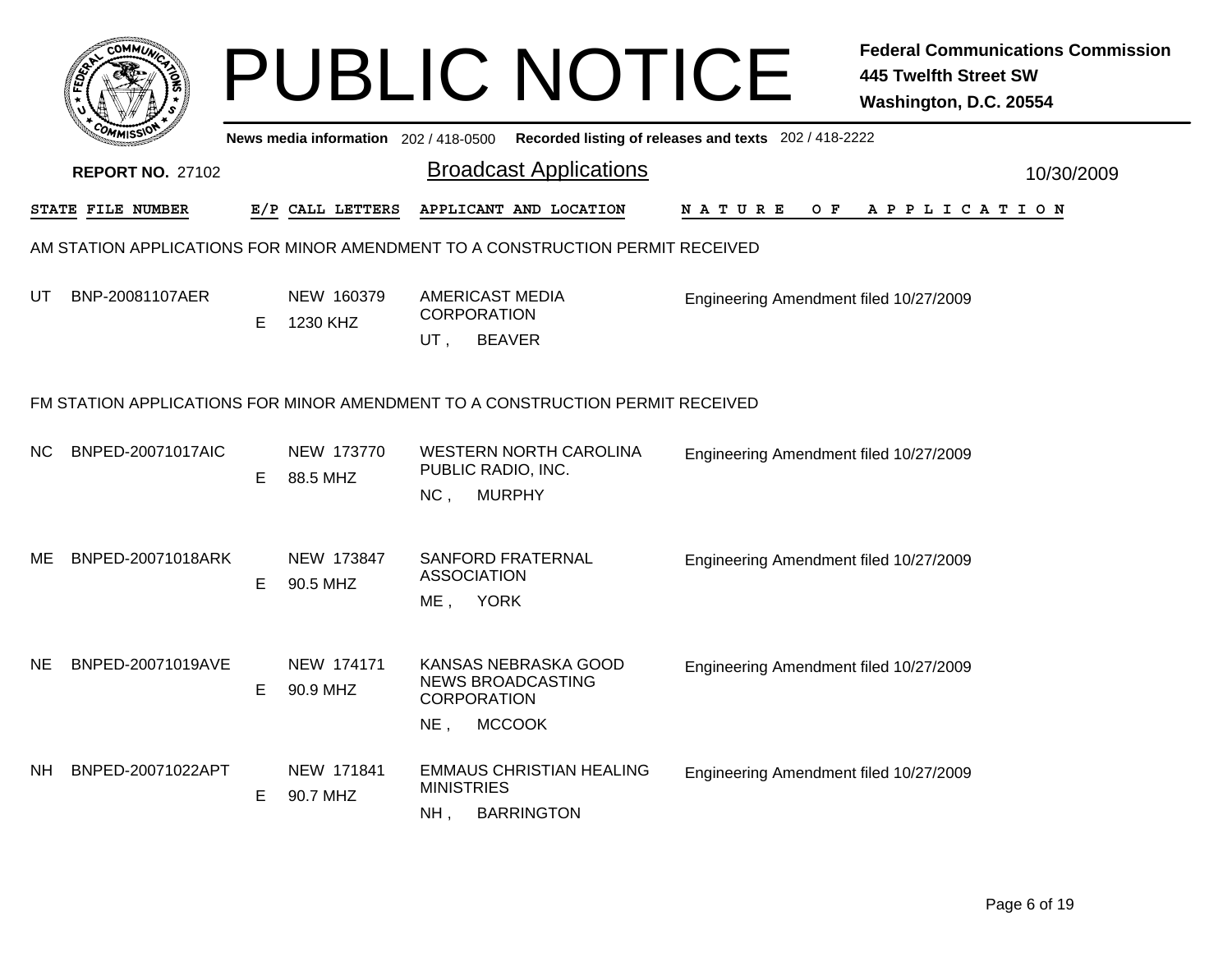|           |                         |    |                                       |     | <b>PUBLIC NOTICE</b>                                                          |                                                       | <b>Federal Communications Commission</b><br><b>445 Twelfth Street SW</b><br>Washington, D.C. 20554 |
|-----------|-------------------------|----|---------------------------------------|-----|-------------------------------------------------------------------------------|-------------------------------------------------------|----------------------------------------------------------------------------------------------------|
|           |                         |    | News media information 202 / 418-0500 |     |                                                                               | Recorded listing of releases and texts 202 / 418-2222 |                                                                                                    |
|           | <b>REPORT NO. 27102</b> |    |                                       |     | <b>Broadcast Applications</b>                                                 |                                                       | 10/30/2009                                                                                         |
|           | STATE FILE NUMBER       |    | E/P CALL LETTERS                      |     | APPLICANT AND LOCATION                                                        | N A T U R E<br>O F                                    | APPLICATION                                                                                        |
|           |                         |    |                                       |     | FM STATION APPLICATIONS FOR MINOR AMENDMENT TO A CONSTRUCTION PERMIT RECEIVED |                                                       |                                                                                                    |
| VA        | BNPED-20071022ARL       | E. | NEW 172441<br>88.3 MHZ                | VA, | MARIAMANTE ACADEMY, INC.<br>SPOTSYLVANIA                                      | Engineering Amendment filed 10/27/2009                |                                                                                                    |
| МA        | BNPED-20071022ARY       | E. | NEW 176678<br>89.3 MHZ                | MA, | PRAYERS FOR LIFE, INC.<br><b>SHIRLEY</b>                                      | Engineering Amendment filed 10/27/2009                |                                                                                                    |
| <b>TX</b> | BNPED-20071022ASK       | E. | NEW 171741<br>91.9 MHZ                | TX, | OUR LADY OF GUADALUPE<br><b>COMMUNICATIONS</b><br><b>LYFORD</b>               | Engineering Amendment filed 10/27/2009                |                                                                                                    |
| VA        | BNPED-20071022AWO       | E. | NEW 176296<br>89.7 MHZ                | VA, | <b>HOLY FAMILY</b><br><b>COMMUNICATIONS</b><br><b>WINCHESTER</b>              | Engineering Amendment filed 10/27/2009                |                                                                                                    |
| IN        | BNPED-20071022AXE       | E. | NEW 173563<br>90.5 MHZ                | IN, | SUMMIT SEEKERS, INC.<br><b>LAUREL</b>                                         | Engineering Amendment filed 10/27/2009                |                                                                                                    |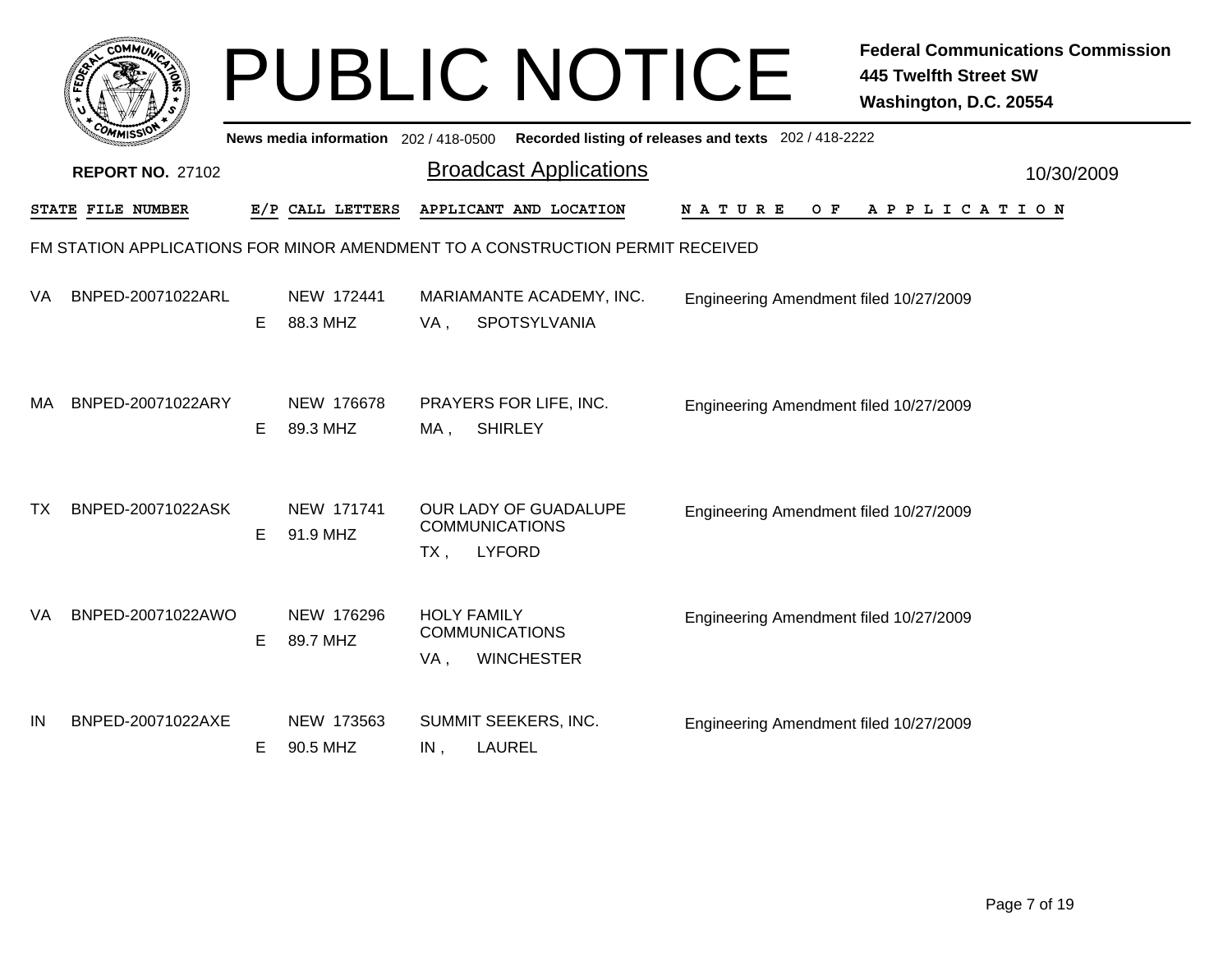|    |                         |    |                                     |                             | <b>PUBLIC NOTICE</b>                                                          |                                                       | <b>Federal Communications Commission</b><br><b>445 Twelfth Street SW</b><br>Washington, D.C. 20554 |
|----|-------------------------|----|-------------------------------------|-----------------------------|-------------------------------------------------------------------------------|-------------------------------------------------------|----------------------------------------------------------------------------------------------------|
|    |                         |    | News media information 202/418-0500 |                             |                                                                               | Recorded listing of releases and texts 202 / 418-2222 |                                                                                                    |
|    | <b>REPORT NO. 27102</b> |    |                                     |                             | <b>Broadcast Applications</b>                                                 |                                                       | 10/30/2009                                                                                         |
|    | STATE FILE NUMBER       |    | E/P CALL LETTERS                    |                             | APPLICANT AND LOCATION                                                        | N A T U R E<br>O F                                    | APPLICATION                                                                                        |
|    |                         |    |                                     |                             | FM STATION APPLICATIONS FOR MINOR AMENDMENT TO A CONSTRUCTION PERMIT RECEIVED |                                                       |                                                                                                    |
| IN | BNPED-20071022AXI       | E. | NEW 175235<br>89.7 MHZ              | <b>ASSOCIATION</b><br>IN,   | <b>FATHER PETTIT HOME</b><br>PERU                                             | Engineering Amendment filed 10/27/2009                |                                                                                                    |
| NJ | BNPED-20071022AZQ       | Е  | NEW 174695<br>91.7 MHZ              | <b>SOUL MATES</b><br>$NJ$ , | NORTH WILDWOOD                                                                | Engineering Amendment filed 10/27/2009                |                                                                                                    |
| VA | BNPED-20071022AZW       | Е  | NEW 171272<br>90.3 MHZ              | <b>CORPORATION</b><br>VA.   | <b>CHRISTENDOM EDUCATIONAL</b><br><b>FRONT ROYAL</b>                          | Engineering Amendment filed 10/27/2009                |                                                                                                    |
| PA | BNPED-20071022BGP       | Е  | NEW 172335<br>90.3 MHZ              | KC CLUB, INC.<br>PA,        | <b>BELLEFONTE</b>                                                             | Engineering Amendment filed 10/27/2009                |                                                                                                    |
| ТX | BNPED-20071022BGV       | E. | NEW 173586<br>91.5 MHZ              | <b>PASO</b><br>$TX$ ,       | OPEN ARMS COMMUNITY OF EL<br><b>HORIZON CITY</b>                              | Engineering Amendment filed 10/27/2009                |                                                                                                    |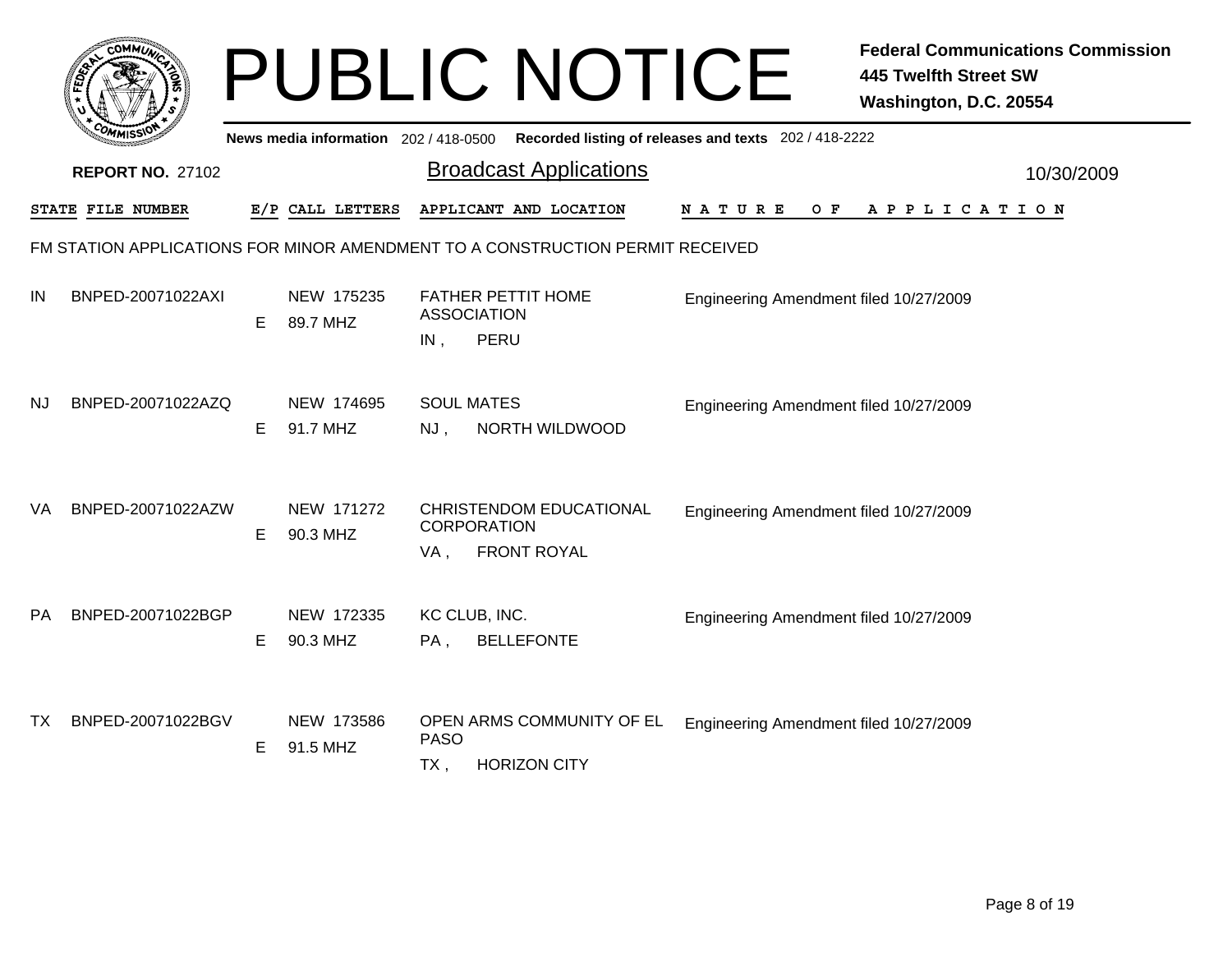|                | <b>COMMUT</b>           |    |                                     |             | <b>PUBLIC NOTICE</b>                                                          |                                                       | <b>Federal Communications Commission</b><br><b>445 Twelfth Street SW</b><br>Washington, D.C. 20554 |
|----------------|-------------------------|----|-------------------------------------|-------------|-------------------------------------------------------------------------------|-------------------------------------------------------|----------------------------------------------------------------------------------------------------|
|                |                         |    | News media information 202/418-0500 |             |                                                                               | Recorded listing of releases and texts 202 / 418-2222 |                                                                                                    |
|                | <b>REPORT NO. 27102</b> |    |                                     |             | <b>Broadcast Applications</b>                                                 |                                                       | 10/30/2009                                                                                         |
|                | STATE FILE NUMBER       |    | E/P CALL LETTERS                    |             | APPLICANT AND LOCATION                                                        | N A T U R E<br>O F                                    | A P P L I C A T I O N                                                                              |
|                |                         |    |                                     |             | FM STATION APPLICATIONS FOR MINOR AMENDMENT TO A CONSTRUCTION PERMIT RECEIVED |                                                       |                                                                                                    |
| IN             | BNPED-20071022BHU       | E. | NEW 171743<br>90.9 MHZ              | IN,         | <b>INTER MIRIFICA, INC.</b><br><b>NOBLESVILLE</b>                             | Engineering Amendment filed 10/27/2009                |                                                                                                    |
| VA             | BNPED-20071022BML       | E. | NEW 174335<br>88.5 MHZ              | VA,         | FOUNTAIN OF MERCY, INC.<br><b>GLOUCESTER POINT</b>                            | Engineering Amendment filed 10/27/2009                |                                                                                                    |
| AL             | BNPED-20071022BPM       | E  | NEW 175762<br>89.9 MHZ              | $AL$ ,      | ARCHANGEL COMMUNICATIONS<br><b>MOUNT VERNON</b>                               | Engineering Amendment filed 10/27/2009                |                                                                                                    |
| R <sub>l</sub> | BNPED-20071022BSI       | E. | NEW 176661<br>91.5 MHZ              | INC.<br>RI, | ST. JOSEPH'S RADIO STATION,<br><b>PASCOAG</b>                                 | Engineering Amendment filed 10/27/2009                |                                                                                                    |
| PA             | BNPED-20071022BTO       | E. | NEW 176922<br>91.7 MHZ              | PA,         | <b>SAINT JOSEPH MISSIONS</b><br><b>LIGONIER</b>                               | Engineering Amendment filed 10/27/2009                |                                                                                                    |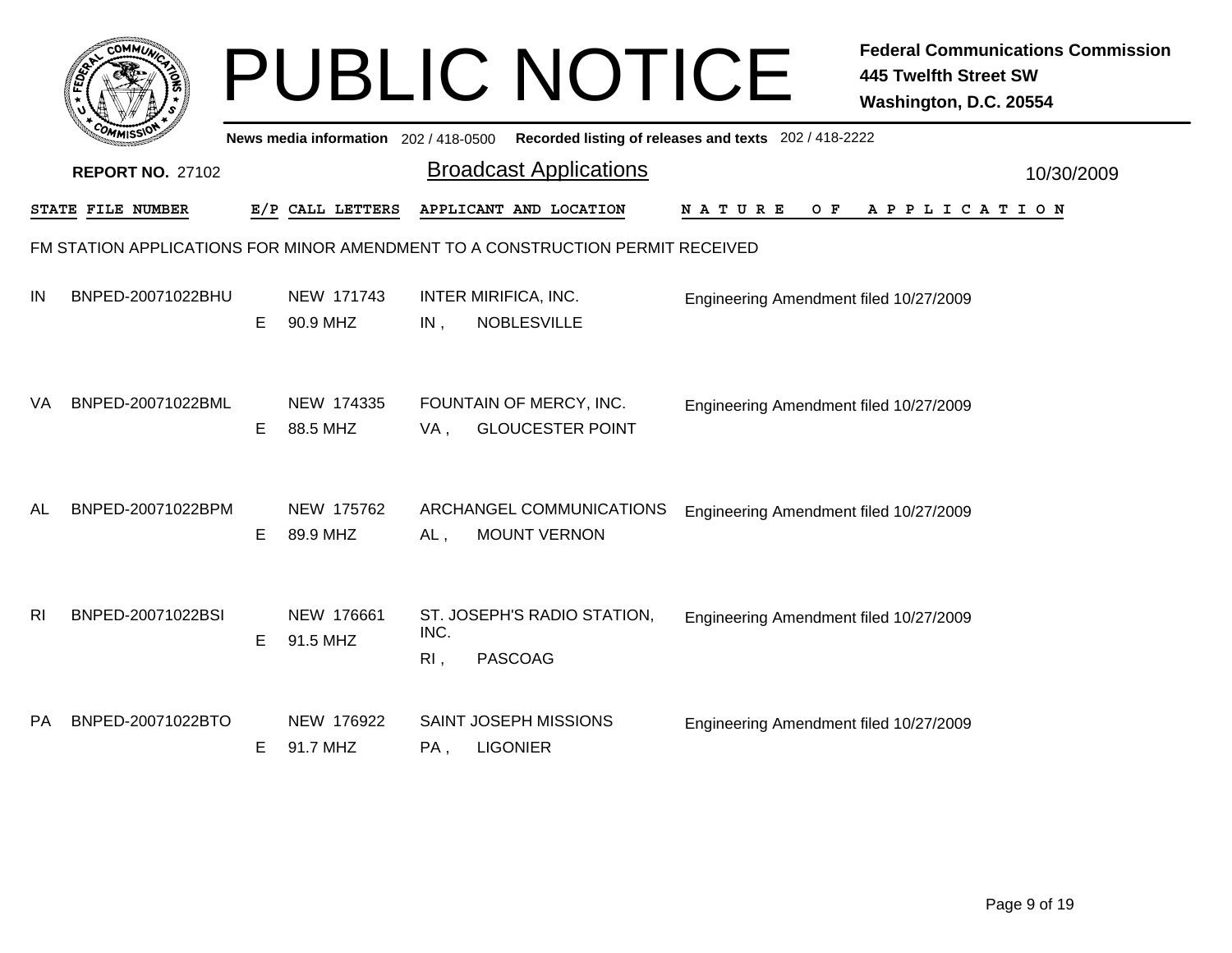|     |                         |    |                                       |                                                                                        | <b>PUBLIC NOTICE</b>                                                                |                                        | <b>Federal Communications Commission</b><br><b>445 Twelfth Street SW</b><br>Washington, D.C. 20554 |  |
|-----|-------------------------|----|---------------------------------------|----------------------------------------------------------------------------------------|-------------------------------------------------------------------------------------|----------------------------------------|----------------------------------------------------------------------------------------------------|--|
|     |                         |    | News media information 202 / 418-0500 |                                                                                        | Recorded listing of releases and texts 202 / 418-2222                               |                                        |                                                                                                    |  |
|     | <b>REPORT NO. 27102</b> |    |                                       |                                                                                        | <b>Broadcast Applications</b>                                                       |                                        | 10/30/2009                                                                                         |  |
|     | STATE FILE NUMBER       |    | E/P CALL LETTERS                      |                                                                                        | APPLICANT AND LOCATION                                                              | <b>NATURE</b>                          | OF APPLICATION                                                                                     |  |
|     |                         |    |                                       |                                                                                        | FM STATION APPLICATIONS FOR MINOR AMENDMENT TO A CONSTRUCTION PERMIT RECEIVED       |                                        |                                                                                                    |  |
| OK. | BNPED-20071022BUI       | E. | NEW 176819<br>90.9 MHZ                |                                                                                        | <b>FOUNDATION FOR THE</b><br>ANNUNCIATION MONASTERY OF<br><b>CLEAR CREEK</b>        | Engineering Amendment filed 10/27/2009 |                                                                                                    |  |
|     |                         |    |                                       | <b>OAKS</b><br>OK,                                                                     |                                                                                     |                                        |                                                                                                    |  |
| OR. | BMPED-20091013ADR       | E. | KOBN 174446<br>90.1 MHZ               |                                                                                        | <b>OREGON PUBLIC</b><br><b>BROADCASTING</b>                                         | Engineering Amendment filed 10/27/2009 |                                                                                                    |  |
|     |                         |    |                                       | OR,                                                                                    | <b>BURNS</b>                                                                        |                                        |                                                                                                    |  |
| CA  | BNPH-20091019ABH        | E. | NEW 183343<br>95.9 MHZ                | <b>MOUNT WILSON FM</b><br>Engineering Amendment filed 10/27/2009<br>BROADCASTERS, INC. |                                                                                     |                                        |                                                                                                    |  |
|     |                         |    |                                       | CA,                                                                                    | <b>BIG SUR</b>                                                                      |                                        |                                                                                                    |  |
|     |                         |    |                                       |                                                                                        | FM STATION APPLICATIONS FOR MINOR CHANGE TO A LICENSED FACILITY ACCEPTED FOR FILING |                                        |                                                                                                    |  |
| WY. | BPH-20091019ACO         | E. | KHNA 166005<br>104.9 MHZ              | INC.                                                                                   | WHITE PARK BROADCASTING,                                                            | Minor change in licensed facilities.   |                                                                                                    |  |
|     |                         |    |                                       | WY,                                                                                    | WAMSUTTER                                                                           |                                        |                                                                                                    |  |
| FL  | BPED-20091027AAC        | E. | <b>WFIT 65631</b><br>89.5 MHZ         | <b>TECHNOLOGY</b><br>FL,                                                               | THE FLORIDA INSTITUTE OF<br><b>MELBOURNE</b>                                        | Minor change in licensed facilities.   |                                                                                                    |  |
|     |                         |    |                                       |                                                                                        |                                                                                     |                                        |                                                                                                    |  |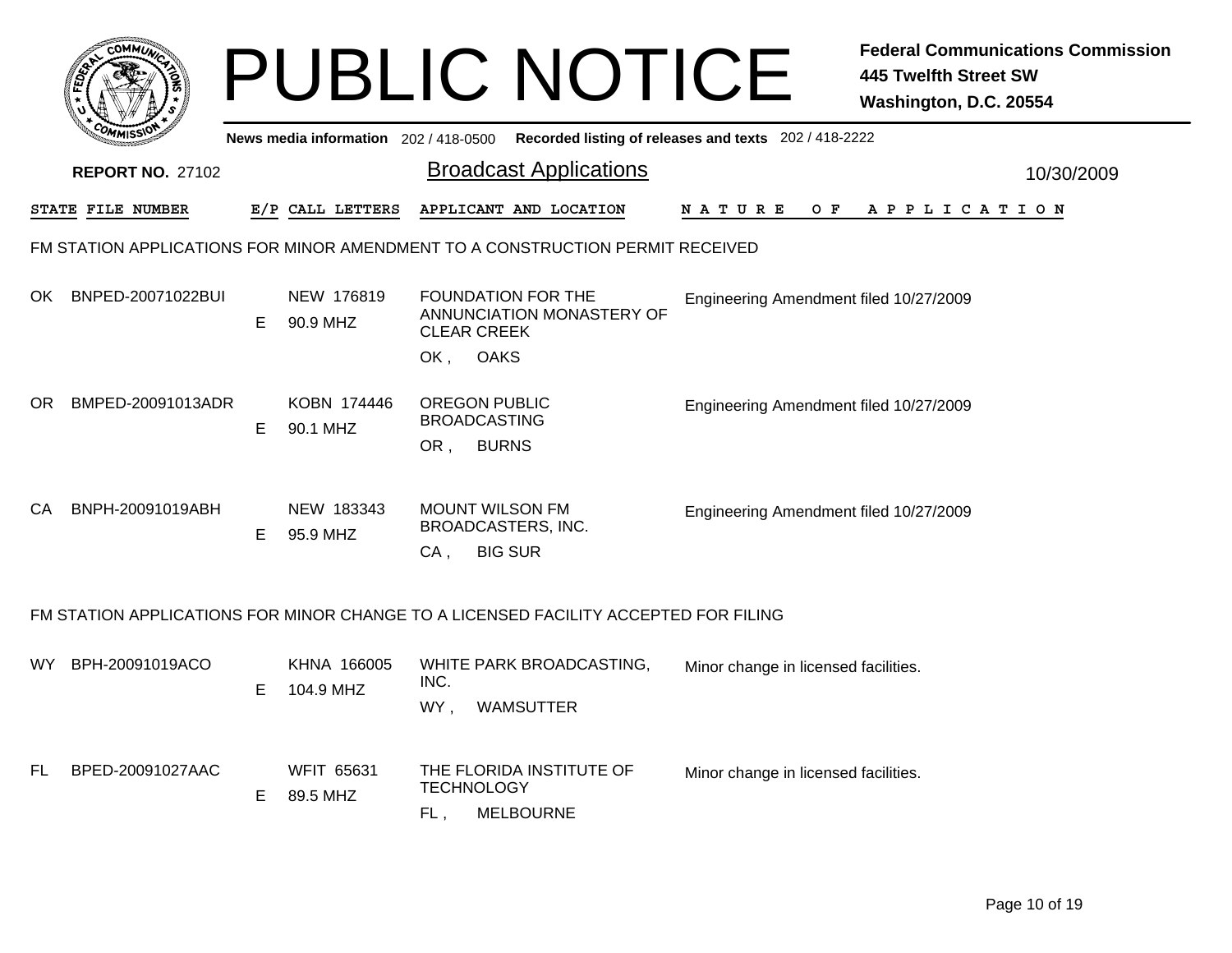|     |                         |    |                                              |                   | <b>PUBLIC NOTICE</b>                                                                |                                                       | <b>Federal Communications Commission</b><br><b>445 Twelfth Street SW</b><br>Washington, D.C. 20554 |
|-----|-------------------------|----|----------------------------------------------|-------------------|-------------------------------------------------------------------------------------|-------------------------------------------------------|----------------------------------------------------------------------------------------------------|
|     |                         |    | News media information 202 / 418-0500        |                   |                                                                                     | Recorded listing of releases and texts 202 / 418-2222 |                                                                                                    |
|     | <b>REPORT NO. 27102</b> |    |                                              |                   | <b>Broadcast Applications</b>                                                       |                                                       | 10/30/2009                                                                                         |
|     | STATE FILE NUMBER       |    | E/P CALL LETTERS                             |                   | APPLICANT AND LOCATION                                                              | N A T U R E<br>O F                                    | A P P L I C A T I O N                                                                              |
|     |                         |    |                                              |                   | FM STATION APPLICATIONS FOR MINOR CHANGE TO A LICENSED FACILITY ACCEPTED FOR FILING |                                                       |                                                                                                    |
| VA. | BPED-20091027AAG        | E. | <b>WDCE 69312</b><br>90.1 MHZ                | VA,               | UNIVERSITY OF RICHMOND<br><b>RICHMOND</b>                                           | Minor change in licensed facilities.                  |                                                                                                    |
| IN  | BPED-20091027AAK        | E. | <b>WKRY 91416</b><br>88.1 MHZ                | IN,               | <b>GOOD SHEPHERD RADIO INC.</b><br><b>VERSAILLES</b>                                | Minor change in licensed facilities.                  |                                                                                                    |
| NC. | BPED-20091027AAN        | E. | WLPS-FM 91947 BILLY RAY LOCKLEAR<br>89.5 MHZ | NC,               | <b>EVANGELISTIC ASSOCIATION</b><br><b>LUMBERTON</b>                                 | Minor change in licensed facilities.                  |                                                                                                    |
| WI  | BPED-20091027AAQ        | E. | <b>WSTM 90655</b><br>91.3 MHZ                | $WI$ ,            | <b>JUBILATION MINISTRIES INC</b><br>KIEL                                            | Minor change in licensed facilities.                  |                                                                                                    |
| FL. | BPED-20091027AAV        | E. | <b>WVUM 74175</b><br>90.5 MHZ                | WVUM, INC.<br>FL, | <b>CORAL GABLES</b>                                                                 | Minor change in licensed facilities.                  |                                                                                                    |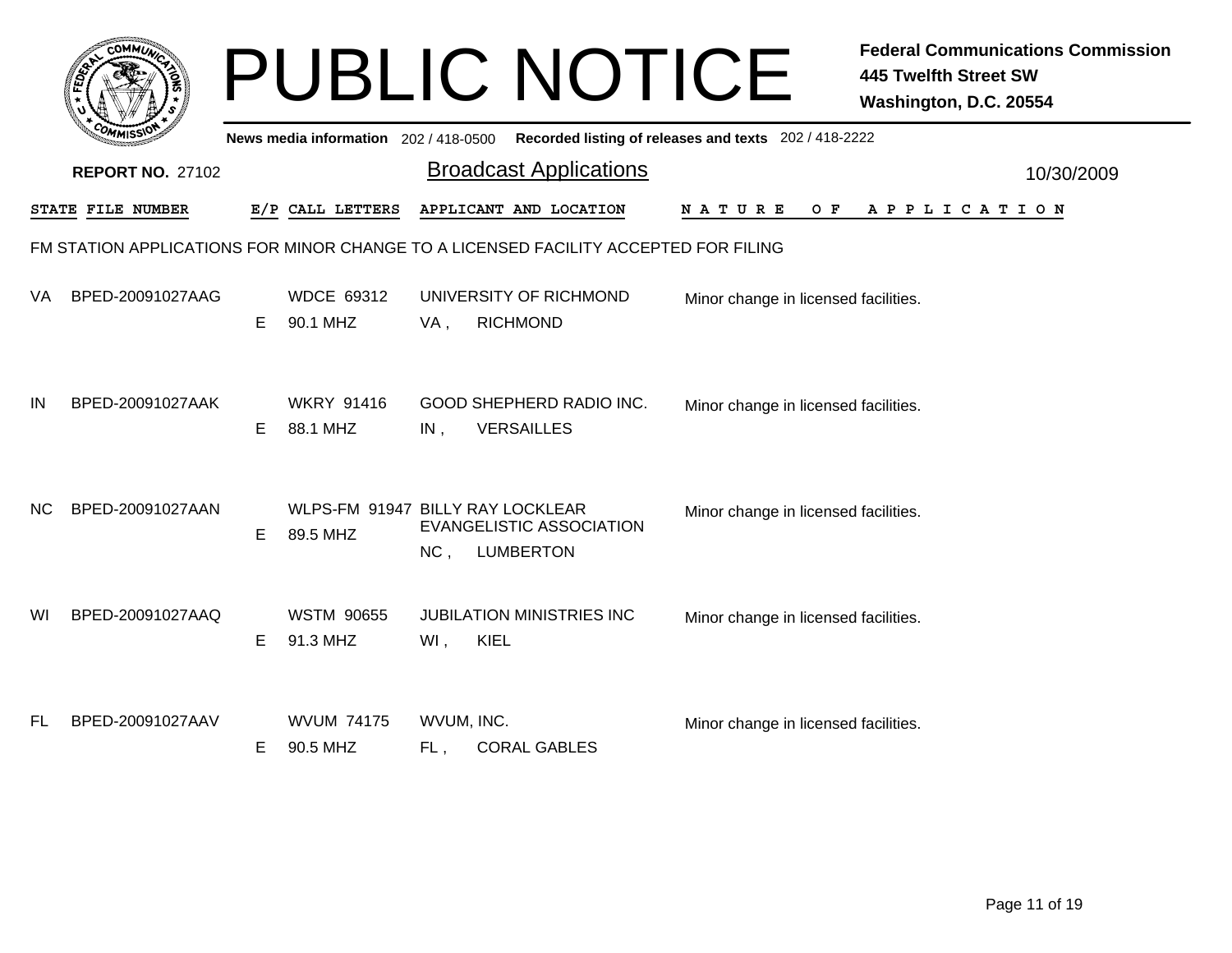|           |                         |    |                                       |                                                     | <b>PUBLIC NOTICE</b>                                                                |                                                       | <b>Federal Communications Commission</b><br><b>445 Twelfth Street SW</b><br>Washington, D.C. 20554 |
|-----------|-------------------------|----|---------------------------------------|-----------------------------------------------------|-------------------------------------------------------------------------------------|-------------------------------------------------------|----------------------------------------------------------------------------------------------------|
|           |                         |    | News media information 202 / 418-0500 |                                                     |                                                                                     | Recorded listing of releases and texts 202 / 418-2222 |                                                                                                    |
|           | <b>REPORT NO. 27102</b> |    |                                       |                                                     | <b>Broadcast Applications</b>                                                       |                                                       | 10/30/2009                                                                                         |
|           | STATE FILE NUMBER       |    | E/P CALL LETTERS                      |                                                     | APPLICANT AND LOCATION                                                              | N A T U R E<br>O F                                    | A P P L I C A T I O N                                                                              |
|           |                         |    |                                       |                                                     | FM STATION APPLICATIONS FOR MINOR CHANGE TO A LICENSED FACILITY ACCEPTED FOR FILING |                                                       |                                                                                                    |
| MO.       | BPED-20091027AAW        | E  | <b>KGSP 6105</b><br>90.5 MHZ          | <b>BOARD OF TRUSTEES, PARK</b><br><b>UNIVERSITY</b> |                                                                                     | Minor change in licensed facilities.                  |                                                                                                    |
|           |                         |    |                                       |                                                     | MO, PARKVILLE                                                                       |                                                       |                                                                                                    |
| AR.       | BPED-20091027ABG        |    | KHDX 26912                            |                                                     | DOUBLE HELIX CORPORATION                                                            | Minor change in licensed facilities.                  |                                                                                                    |
|           |                         | E  | 93.1 MHZ                              | <b>CONWAY</b><br>AR,                                |                                                                                     |                                                       |                                                                                                    |
| <b>OH</b> | BPED-20091027ABJ        |    | <b>WBCJ 64660</b>                     |                                                     | <b>TAYLOR UNIVERSITY</b>                                                            | Minor change in licensed facilities.                  |                                                                                                    |
|           |                         | E  | 88.1 MHZ                              | <b>BROADCASTING, INC</b><br>SPENCERVILLE<br>OH,     |                                                                                     |                                                       |                                                                                                    |
| TX.       | BPED-20091027ABR        |    | KLBT 86329                            |                                                     | THE KING'S MUSICIAN                                                                 | Minor change in licensed facilities.                  |                                                                                                    |
|           |                         | E. | 88.1 MHZ                              | EDUCATIONAL FOUNDATION,<br>INC.                     |                                                                                     |                                                       |                                                                                                    |
|           |                         |    |                                       | $TX$ ,                                              | <b>BEAUMONT</b>                                                                     |                                                       |                                                                                                    |
| MA l      | BPED-20091027ABU        | E. | <b>WCAI 8566</b><br>90.1 MHZ          | <b>FOUNDATION</b>                                   | <b>WGBH EDUCATIONAL</b>                                                             | Minor change in licensed facilities.                  |                                                                                                    |
|           |                         |    |                                       | MA,                                                 | <b>WOODS HOLE</b>                                                                   |                                                       |                                                                                                    |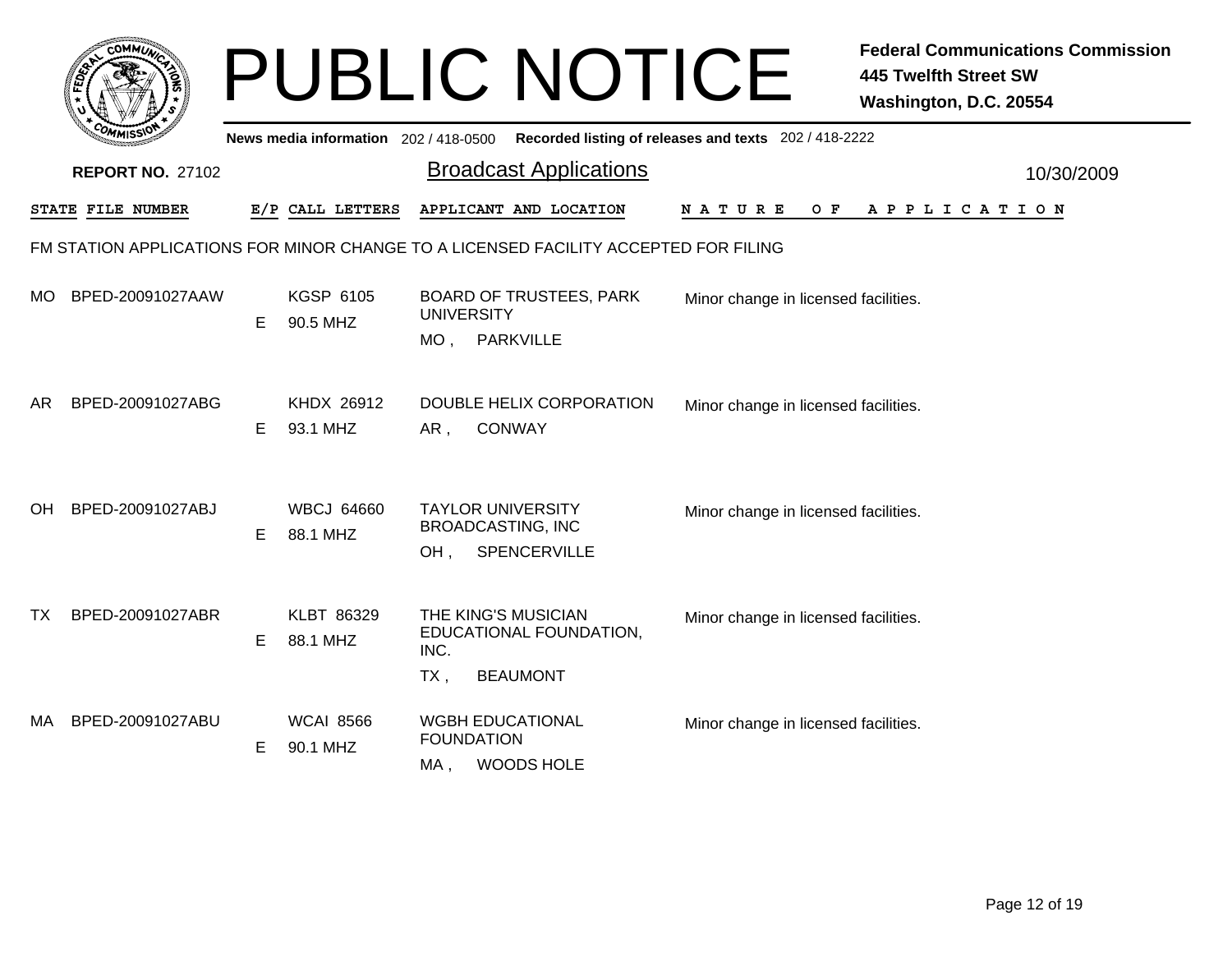|    | <b>COMMUT</b>                                                                       |    |                                     |                   | <b>PUBLIC NOTICE</b>                                                |                                                       | <b>Federal Communications Commission</b><br><b>445 Twelfth Street SW</b><br>Washington, D.C. 20554 |  |  |  |
|----|-------------------------------------------------------------------------------------|----|-------------------------------------|-------------------|---------------------------------------------------------------------|-------------------------------------------------------|----------------------------------------------------------------------------------------------------|--|--|--|
|    |                                                                                     |    | News media information 202/418-0500 |                   |                                                                     | Recorded listing of releases and texts 202 / 418-2222 |                                                                                                    |  |  |  |
|    | <b>REPORT NO. 27102</b>                                                             |    |                                     |                   | <b>Broadcast Applications</b>                                       |                                                       | 10/30/2009                                                                                         |  |  |  |
|    | STATE FILE NUMBER                                                                   |    | E/P CALL LETTERS                    |                   | APPLICANT AND LOCATION                                              | O F<br>N A T U R E                                    | APPLICATION                                                                                        |  |  |  |
|    | FM STATION APPLICATIONS FOR MINOR CHANGE TO A LICENSED FACILITY ACCEPTED FOR FILING |    |                                     |                   |                                                                     |                                                       |                                                                                                    |  |  |  |
| SC | BPED-20091027ACK                                                                    | E  | WHMC-FM<br>60998<br>90.1 MHZ        | SC,               | <b>SOUTH CAROLINA</b><br>EDUCATIONAL TV COMMISSION<br><b>CONWAY</b> | Minor change in licensed facilities.                  |                                                                                                    |  |  |  |
| OH | BPED-20091027ADC                                                                    | E. | <b>WJIC 85074</b><br>91.7 MHZ       | OH.               | VCY AMERICA, INC.<br>ZANESVILLE                                     | Minor change in licensed facilities.                  |                                                                                                    |  |  |  |
| IL | BPED-20091027ADG                                                                    | E  | <b>WIUW 71792</b><br>89.5 MHZ       | IL,               | <b>WESTERN ILLINOIS UNIVERSITY</b><br><b>WARSAW</b>                 | Minor change in licensed facilities.                  |                                                                                                    |  |  |  |
| LA | BPED-20091027AEG                                                                    | E. | <b>WWOZ 22659</b><br>90.7 MHZ       | $LA$ ,            | FRIENDS OF WWOZ, INC.<br><b>NEW ORLEANS</b>                         | Minor change in licensed facilities.                  |                                                                                                    |  |  |  |
| OН | BPED-20091027AEN                                                                    | E  | <b>WVML 85908</b><br>90.5 MHZ       | OF CHICAGO<br>OH, | THE MOODY BIBLE INSTITUTE<br><b>MILLERSBURG</b>                     | Minor change in licensed facilities.                  |                                                                                                    |  |  |  |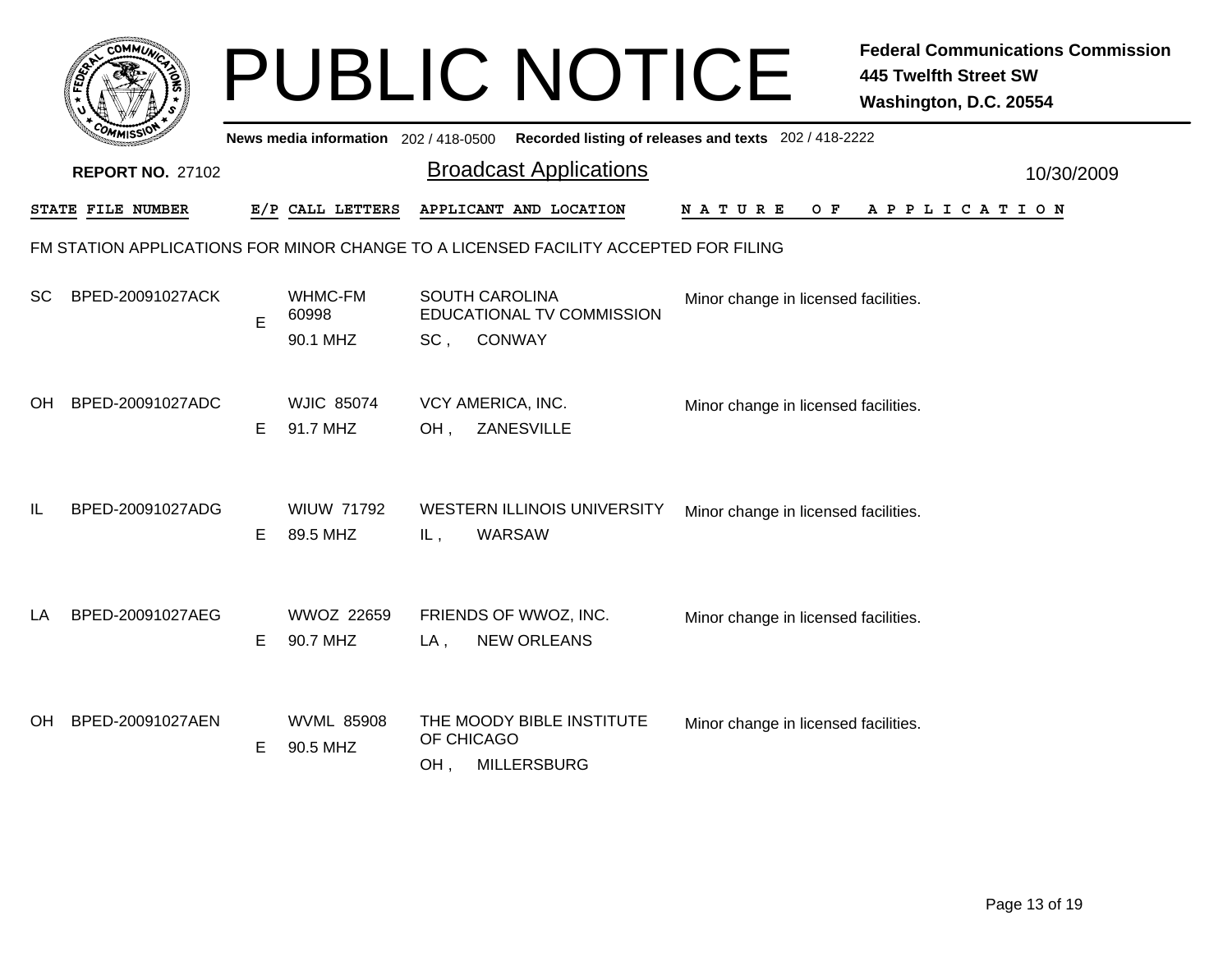|    | <b>COMMUT</b>           |    |                                       |                   | <b>PUBLIC NOTICE</b>                                                                |                                                       | <b>Federal Communications Commission</b><br><b>445 Twelfth Street SW</b><br>Washington, D.C. 20554 |            |
|----|-------------------------|----|---------------------------------------|-------------------|-------------------------------------------------------------------------------------|-------------------------------------------------------|----------------------------------------------------------------------------------------------------|------------|
|    | <b>REPORT NO. 27102</b> |    | News media information 202 / 418-0500 |                   | <b>Broadcast Applications</b>                                                       | Recorded listing of releases and texts 202 / 418-2222 |                                                                                                    | 10/30/2009 |
|    | STATE FILE NUMBER       |    | E/P CALL LETTERS                      |                   | APPLICANT AND LOCATION                                                              | NATURE<br>O F                                         | A P P L I C A T I O N                                                                              |            |
|    |                         |    |                                       |                   | FM STATION APPLICATIONS FOR MINOR CHANGE TO A LICENSED FACILITY ACCEPTED FOR FILING |                                                       |                                                                                                    |            |
| МS | BPED-20091027AEO        | E. | <b>WMBU 9926</b><br>89.1 MHZ          | OF CHICAGO<br>MS, | THE MOODY BIBLE INSTITUTE<br><b>FOREST</b>                                          | Minor change in licensed facilities.                  |                                                                                                    |            |
| IN | BPED-20091027AEP        | E. | <b>WMBL 84103</b><br>88.1 MHZ         | OF CHICAGO<br>IN, | THE MOODY BIBLE INSTITUTE<br><b>MITCHELL</b>                                        | Minor change in licensed facilities.                  |                                                                                                    |            |
| IN | BPED-20091027AEQ        | E. | <b>WHPL 70476</b><br>89.9 MHZ         | OF CHICAGO<br>IN, | THE MOODY BIBLE INSTITUTE<br><b>WEST LAFAYETTE</b>                                  | Minor change in licensed facilities.                  |                                                                                                    |            |
| IN | BPED-20091027AER        | E. | <b>WFOF 17491</b><br>90.3 MHZ         | OF CHICAGO<br>IN, | THE MOODY BIBLE INSTITUTE<br><b>COVINGTON</b>                                       | Minor change in licensed facilities.                  |                                                                                                    |            |
| ΜI | BPED-20091027AES        | E. | 89.9 MHZ                              | MI,               | WLJN-FM 24607 GOOD NEWS MEDIA, INC.<br><b>TRAVERSE CITY</b>                         | Minor change in licensed facilities.                  |                                                                                                    |            |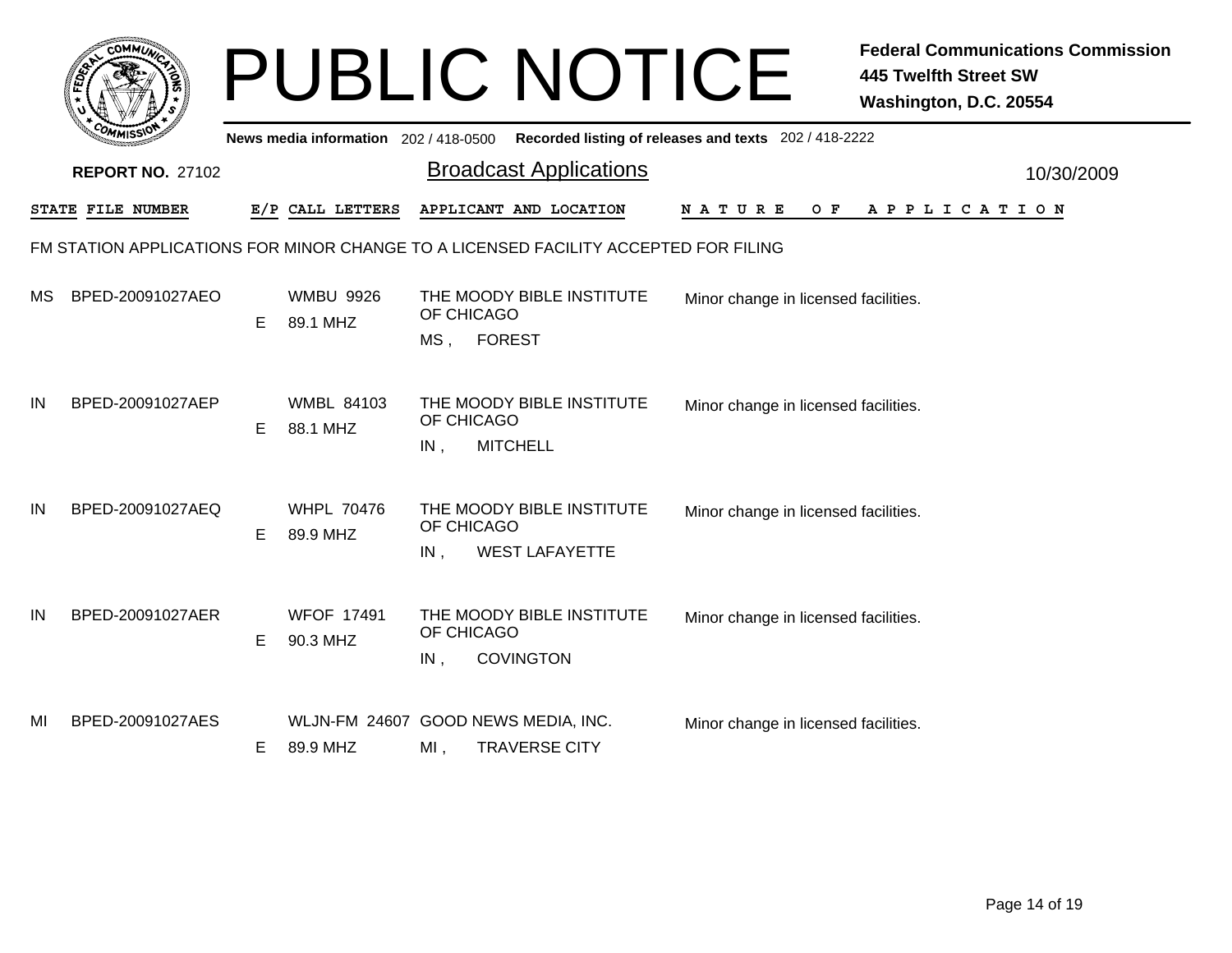|    | <b>OMMU</b>              |    |                                       |                                       | PUBLIC NOTICE                                                                          |                                                       | <b>Federal Communications Commission</b><br><b>445 Twelfth Street SW</b><br>Washington, D.C. 20554 |
|----|--------------------------|----|---------------------------------------|---------------------------------------|----------------------------------------------------------------------------------------|-------------------------------------------------------|----------------------------------------------------------------------------------------------------|
|    |                          |    | News media information 202 / 418-0500 |                                       | <b>Broadcast Applications</b>                                                          | Recorded listing of releases and texts 202 / 418-2222 |                                                                                                    |
|    | <b>REPORT NO. 27102</b>  |    |                                       |                                       |                                                                                        |                                                       | 10/30/2009                                                                                         |
|    | <b>STATE FILE NUMBER</b> |    | E/P CALL LETTERS                      |                                       | APPLICANT AND LOCATION                                                                 | N A T U R E<br>O F                                    | APPLICATION                                                                                        |
|    |                          |    |                                       |                                       | FM TRANSLATOR APPLICATIONS FOR MINOR CHANGE TO A LICENSED FACILITY ACCEPTED FOR FILING |                                                       |                                                                                                    |
| СA | BPFT-20091027AAL         |    | K266BE 72001<br>102.9 MHZ             | FALLS, INC.                           | CALVARY CHAPEL OF TWIN                                                                 | Minor change in licensed facilities, callsign K266BE. |                                                                                                    |
|    |                          | E. |                                       | $CA$ ,                                | <b>LAS CRUCES</b>                                                                      |                                                       |                                                                                                    |
| AZ | BPFT-20091027AAR         |    | K295BN 54322                          |                                       | CAMERON BROADCASTING, INC.                                                             |                                                       | Minor change in licensed facilities, callsign K295BN.                                              |
|    |                          | Е  | 106.9 MHZ                             | AZ,                                   | <b>LAKE HAVASU CITY</b>                                                                |                                                       |                                                                                                    |
| ID | BPFT-20091027AAS         |    | K273AM 88130                          |                                       | CALVARY CHAPEL OF TWIN                                                                 |                                                       | Minor change in licensed facilities, callsign K273AM.                                              |
|    |                          | E. | 91.9 MHZ                              | FALLS, INC.<br>ID,                    | <b>PAYETTE</b>                                                                         |                                                       |                                                                                                    |
|    |                          |    |                                       |                                       |                                                                                        |                                                       |                                                                                                    |
| РA | BPFT-20091027AAY         |    |                                       |                                       | W241AZ 145790 THE SCRANTON TIMES, L.P.                                                 |                                                       | Minor change in licensed facilities, callsign W241AZ.                                              |
|    |                          | E. | 96.1 MHZ                              | PA,                                   | <b>DUNMORE</b>                                                                         |                                                       |                                                                                                    |
|    |                          |    |                                       |                                       |                                                                                        |                                                       |                                                                                                    |
| HI | BPFT-20091027ABI         | E  | K220HM 92797<br>91.7 MHZ              | CALVARY CHAPEL OF TWIN<br>FALLS, INC. |                                                                                        |                                                       | Minor change in licensed facilities, callsign K220HM.                                              |
|    |                          |    |                                       | $Hl$ ,                                | <b>KALAOA</b>                                                                          |                                                       |                                                                                                    |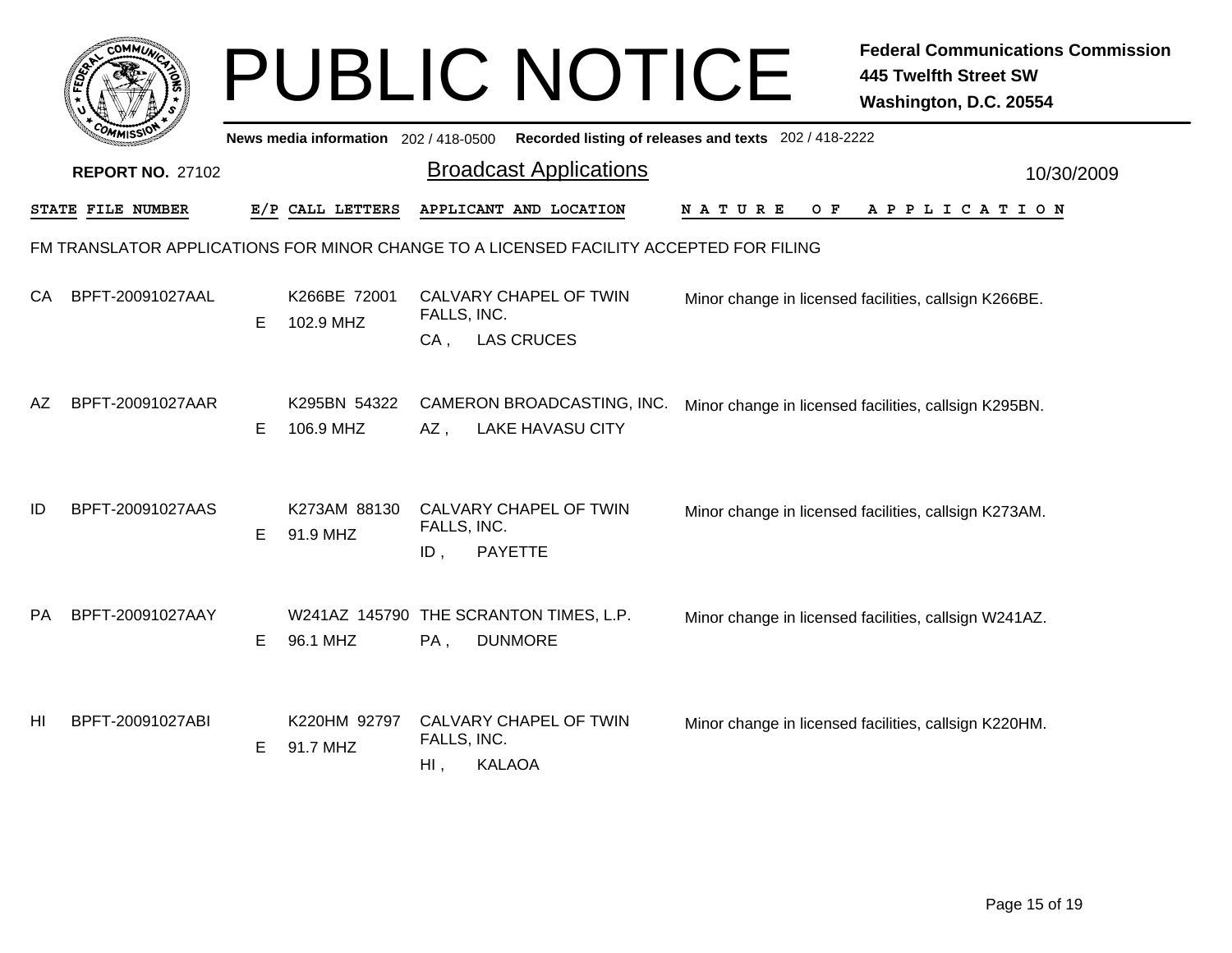|    |                          |    |                                       | <b>PUBLIC NOTICE</b>                                                                   |                                                       | <b>Federal Communications Commission</b><br>445 Twelfth Street SW<br>Washington, D.C. 20554 |
|----|--------------------------|----|---------------------------------------|----------------------------------------------------------------------------------------|-------------------------------------------------------|---------------------------------------------------------------------------------------------|
|    |                          |    | News media information 202 / 418-0500 |                                                                                        | Recorded listing of releases and texts 202 / 418-2222 |                                                                                             |
|    | <b>REPORT NO. 27102</b>  |    |                                       | <b>Broadcast Applications</b>                                                          |                                                       | 10/30/2009                                                                                  |
|    | <b>STATE FILE NUMBER</b> |    | E/P CALL LETTERS                      | APPLICANT AND LOCATION                                                                 | <b>NATURE</b><br>O F                                  | A P P L I C A T I O N                                                                       |
|    |                          |    |                                       | FM TRANSLATOR APPLICATIONS FOR MINOR CHANGE TO A LICENSED FACILITY ACCEPTED FOR FILING |                                                       |                                                                                             |
| HI | BPFT-20091027ABN         | E. | K211EU 86906<br>89.5 MHZ              | CALVARY CHAPEL OF TWIN<br>FALLS, INC.<br><b>KAILUA KONA</b><br>$HI$ ,                  |                                                       | Minor change in licensed facilities, callsign K211EU.                                       |
| FL | BPFT-20091027ADD         | E. | 106.3 MHZ                             | W292DE 153096 FLAGLER COUNTY<br><b>BROADCASTING, LLC</b><br><b>BUNNELL</b><br>FL,      |                                                       | Minor change in licensed facilities, callsign W292DE.                                       |
| WI | BPFT-20091027AEM         | E. | W210BV 155174 WRVM, INC.<br>100.7 MHZ | Wl,<br><b>OMRO</b>                                                                     |                                                       | Minor change in licensed facilities, callsign W210BV.                                       |

## DIGITAL TV APPLICATIONS FOR MINOR MODIFICATION TO A CONSTRUCTION PERMIT ACCEPTED FOR FILING

| AZ | BMPCDT-20091027AAD | E CHAN-22 | KNAZ-TV 24749 MULTIMEDIA HOLDINGS<br><b>CORPORATION</b> |           | Modification of construction permit file number<br>BPCDT-20080417AAB. |
|----|--------------------|-----------|---------------------------------------------------------|-----------|-----------------------------------------------------------------------|
|    |                    |           | AZ.                                                     | FLAGSTAFF |                                                                       |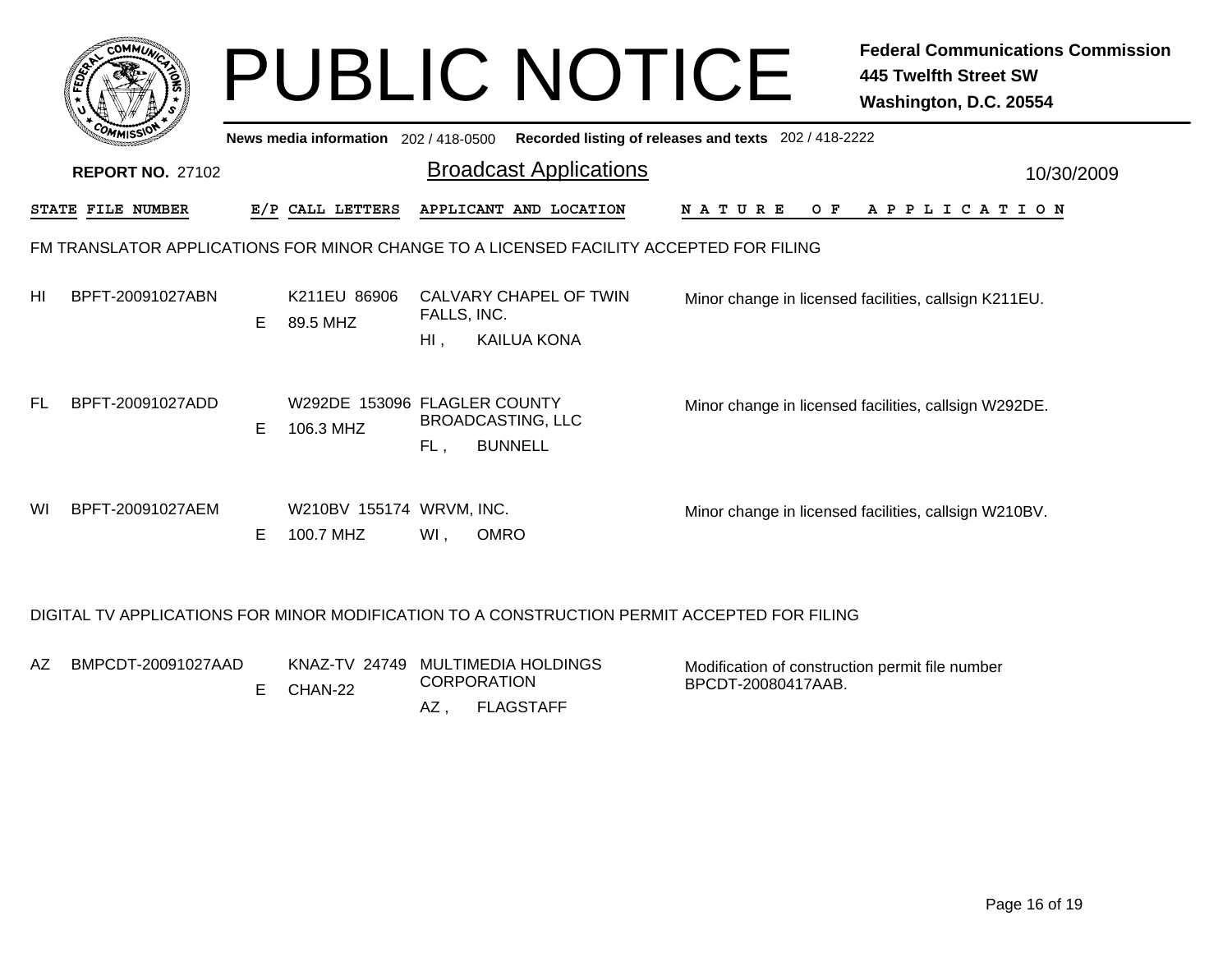|     |                                                                                             |   |                                | <b>PUBLIC NOTICE</b>                                                                                                      | <b>Federal Communications Commission</b><br><b>445 Twelfth Street SW</b><br>Washington, D.C. 20554 |  |  |  |  |  |
|-----|---------------------------------------------------------------------------------------------|---|--------------------------------|---------------------------------------------------------------------------------------------------------------------------|----------------------------------------------------------------------------------------------------|--|--|--|--|--|
|     |                                                                                             |   |                                | News media information 202/418-0500 Recorded listing of releases and texts 202/418-2222                                   |                                                                                                    |  |  |  |  |  |
|     | <b>REPORT NO. 27102</b>                                                                     |   |                                | <b>Broadcast Applications</b>                                                                                             | 10/30/2009                                                                                         |  |  |  |  |  |
|     | STATE FILE NUMBER                                                                           |   | E/P CALL LETTERS               | APPLICANT AND LOCATION<br>N A T U R E                                                                                     | OF APPLICATION                                                                                     |  |  |  |  |  |
|     | FM STATION APPLICATIONS FOR MINOR MODIFICATION TO A CONSTRUCTION PERMIT ACCEPTED FOR FILING |   |                                |                                                                                                                           |                                                                                                    |  |  |  |  |  |
| NH. | BMPED-20091027AAB                                                                           | Е | NEW 176846<br>89.7 MHZ         | NOSTALGIA ONE PUBLIC RADIO,<br>Mod of CP to chg<br>INC.<br>NH,<br><b>LISBON</b>                                           |                                                                                                    |  |  |  |  |  |
| NC. | BMPED-20091027AAI                                                                           | Е | NEW 174875<br>90.9 MHZ         | <b>DOWN EAST</b><br>Mod of CP to chg<br>COMMUNICATIONS/CDC/&<br>CENTER FORTHE PERFORMING<br><b>ARTS</b>                   |                                                                                                    |  |  |  |  |  |
| KY  | BMPED-20091027ADR                                                                           | E | <b>WKMT 174018</b><br>89.5 MHZ | NC,<br><b>MAGNOLIA</b><br>BOARD OF REGENTS, MURRAY<br>Mod of CP to chg<br><b>STATE UNIVERSITY</b><br>KY,<br><b>FULTON</b> |                                                                                                    |  |  |  |  |  |
| VA. | BMPED-20091027ADS                                                                           | E | NEW 175907<br>88.1 MHZ         | <b>ROANOKE VALLEY</b><br>Mod of CP to chg<br>COMMUNICATIONS, INC.<br><b>EMPORIA</b><br>VA,                                |                                                                                                    |  |  |  |  |  |
| CA. | BMPH-20091027ADY                                                                            | Е | <b>KKLC 60022</b><br>107.9 MHZ | <b>EDUCATIONAL MEDIA</b><br>Mod of CP to chg<br><b>FOUNDATION</b><br>MT. SHASTA<br>CA,                                    |                                                                                                    |  |  |  |  |  |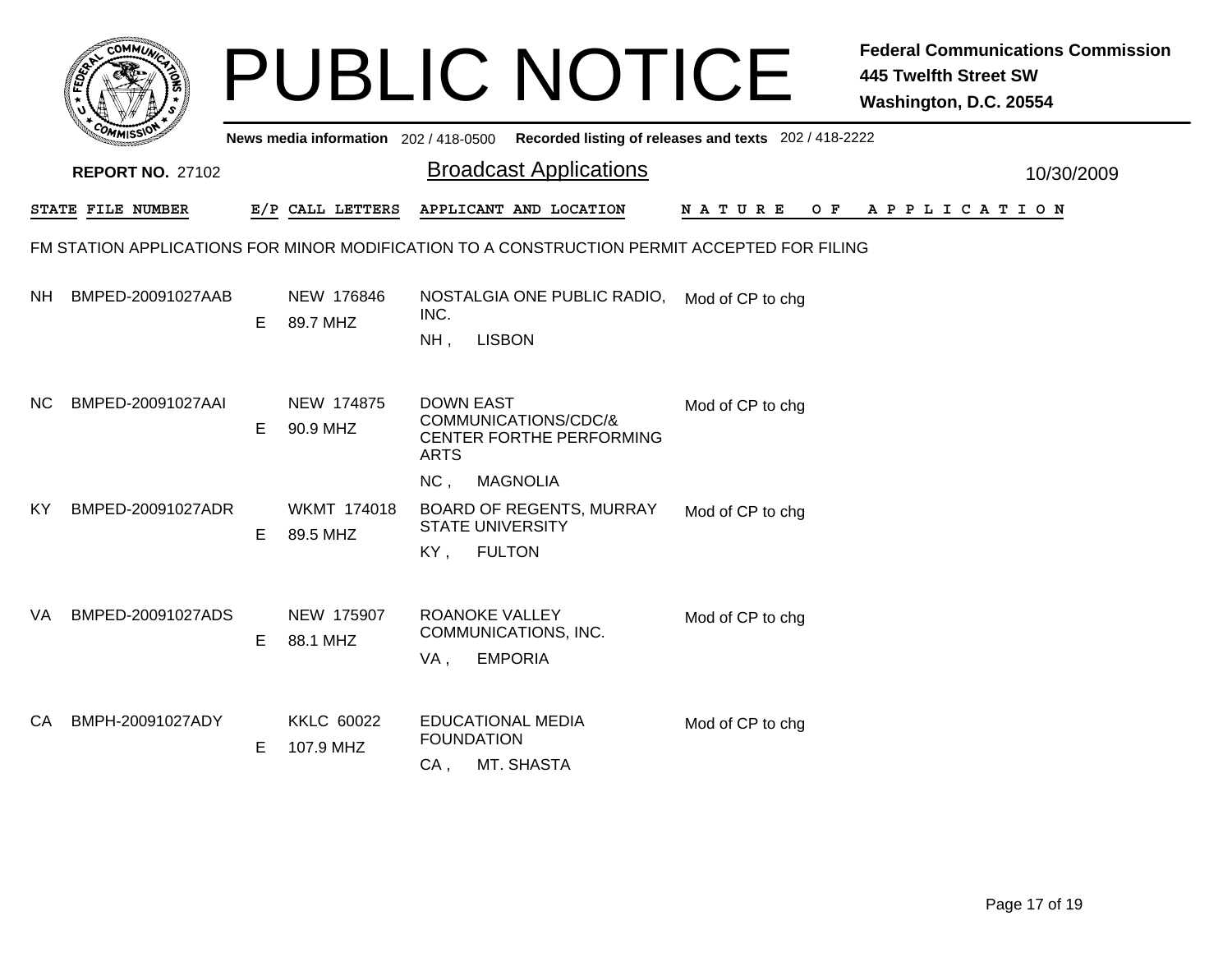|                                                                   |                                                                              |    |                                     |     | <b>PUBLIC NOTICE</b>                                                                           |                                                       | <b>Federal Communications Commission</b><br><b>445 Twelfth Street SW</b><br>Washington, D.C. 20554 |            |  |
|-------------------------------------------------------------------|------------------------------------------------------------------------------|----|-------------------------------------|-----|------------------------------------------------------------------------------------------------|-------------------------------------------------------|----------------------------------------------------------------------------------------------------|------------|--|
|                                                                   |                                                                              |    | News media information 202/418-0500 |     |                                                                                                | Recorded listing of releases and texts 202 / 418-2222 |                                                                                                    |            |  |
|                                                                   | <b>REPORT NO. 27102</b>                                                      |    |                                     |     | <b>Broadcast Applications</b>                                                                  |                                                       |                                                                                                    | 10/30/2009 |  |
|                                                                   | STATE FILE NUMBER                                                            |    | E/P CALL LETTERS                    |     | APPLICANT AND LOCATION                                                                         | N A T U R E                                           | OF APPLICATION                                                                                     |            |  |
|                                                                   |                                                                              |    |                                     |     | FM TRANSLATOR APPLICATIONS FOR MINOR MODIFICATION TO A CONSTRUCTION PERMIT ACCEPTED FOR FILING |                                                       |                                                                                                    |            |  |
| UT                                                                | BMPFT-20091027AET                                                            | E. | 105.9 MHZ                           | UT. | K299AW 144766 SUN VALLEY RADIO, INC.<br><b>LAKETOWN</b>                                        | Mod of CP                                             |                                                                                                    |            |  |
|                                                                   | FM STATION APPLICATIONS FOR ORIGINAL CONSTRUCTION PERMIT ACCEPTED FOR FILING |    |                                     |     |                                                                                                |                                                       |                                                                                                    |            |  |
| OH.                                                               | BNPH-20091015AAE                                                             |    | NEW 183304                          |     | SOUTHEASTERN OHIO                                                                              | CP New Station.                                       |                                                                                                    |            |  |
|                                                                   |                                                                              | E. | 103.7 MHZ                           | OH. | <b>BROADCASTING SYSTEM, INC</b><br><b>MCCONNELSVILLE</b>                                       | Auction 79 Application                                |                                                                                                    |            |  |
| FM STATION APPLICATIONS FOR ORIGINAL CONSTRUCTION PERMIT RECEIVED |                                                                              |    |                                     |     |                                                                                                |                                                       |                                                                                                    |            |  |
| MТ                                                                | BNPH-20091019AEK                                                             | E. | NEW 183371<br>100.1 MHZ             | MT, | AZALEA RADIO CORPORATION<br><b>ROUNDUP</b>                                                     | CP New Station.                                       |                                                                                                    |            |  |
| AR.                                                               | BNPH-20091019AEL                                                             | E. | NEW 183370<br>99.7 MHZ              | AR, | AZALEA RADIO CORPORATION<br><b>SPARKMAN</b>                                                    | <b>CP New Station.</b>                                |                                                                                                    |            |  |